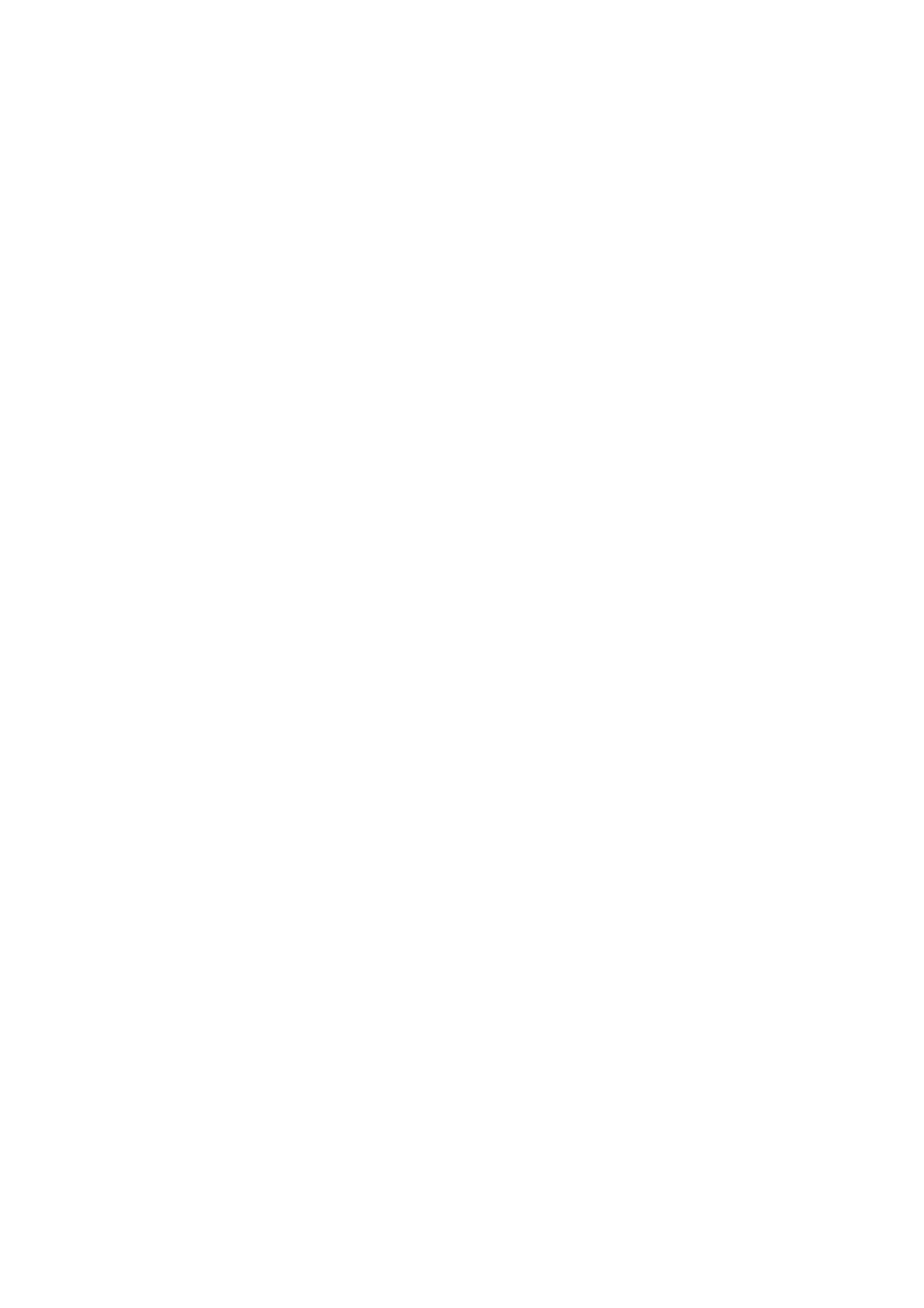## **Linking household income to macro data to project poverty indicators**

G. Dekkers, G. De Vil, P. Willemé

July 2006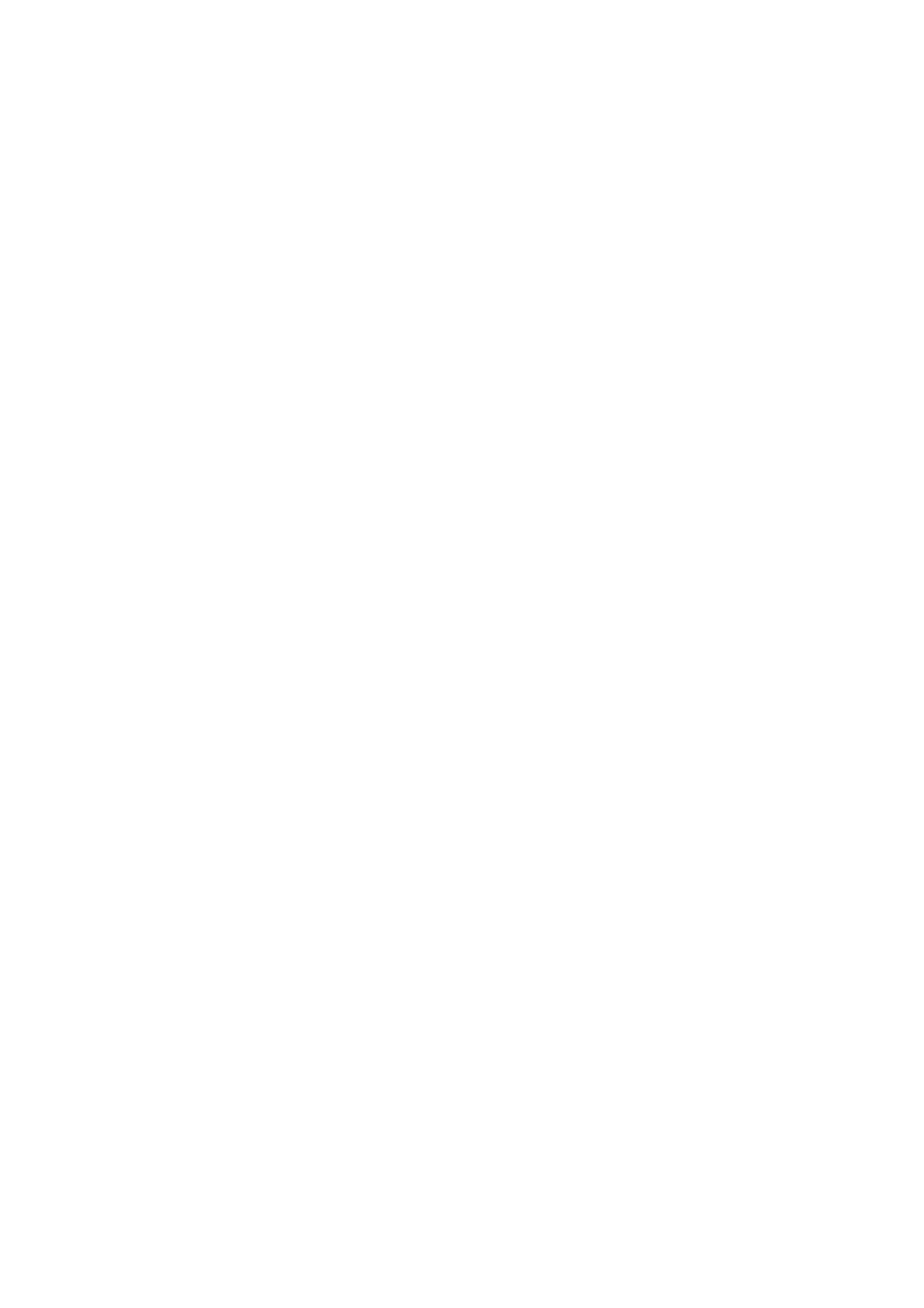#### **Federal Planning Bureau**

The Belgian Federal Planning Bureau (FPB) is a public agency under the authority of the Prime Minister and the Minister of Economic Affairs. The FPB has a legal status that gives it an autonomy and intellectual independence within the Belgian federal public sector.

FPB's activities are primarily focused on macroeconomic forecasting, analyzing and assessing policies in economic, social and environmental fields.

#### **Internet**

url: http://www.plan.be E-mail: contact@plan.be

#### **Publications**

Publications:

*The Economic Forecasts The "Short Term Update"* 

Planning Papers (recent publications)

*giving the results of policy analyses and assessments* 

- 99 *Participations publiques dans le secteur marchand en Belgique, 1997-2003 / Overheidsparticipaties in de marktsector in België, 1997-2003* H. Spinnewyn - January 2006
- 100 *Les charges administratives en Belgique pour l'année 2005 / De administratieve lasten in België voor het jaar 2005* L. Janssen, Ch. Kegels, F. Verschueren - February 2006

Working Papers (recent publications)

| 3-06 | Het Europese begrotingscompromis van december 2005 - Financiële impact voor België en de andere lidstaten / |  |  |  |  |  |  |  |
|------|-------------------------------------------------------------------------------------------------------------|--|--|--|--|--|--|--|
|      | Le compromis budgétaire européen de décembre 2005 - Impacts financiers pour la Belgique et les autres Etats |  |  |  |  |  |  |  |
|      | members                                                                                                     |  |  |  |  |  |  |  |
|      | F. Hennart (Ministère de la Région Wallonne - Direction de la Politique Economique), M. Saintrain           |  |  |  |  |  |  |  |
|      | (Bureau fédéral du Plan), T. Vergeynst (Studiedienst van de Vlaamse Regering) - April 2006                  |  |  |  |  |  |  |  |
|      |                                                                                                             |  |  |  |  |  |  |  |
|      |                                                                                                             |  |  |  |  |  |  |  |

4-06 *Fiscal councils, independent forecasts and the budgetary process: lessons from the Belgian case*  H. Bogaert, L. Dobbelaere, B. Hertveldt, I. Lebrun

Citations should refer to the publication, mentioning the author(s) and the date of publication.

Responsible publisher: Henri Bogaert Legal Deposit: D/2006/7433/22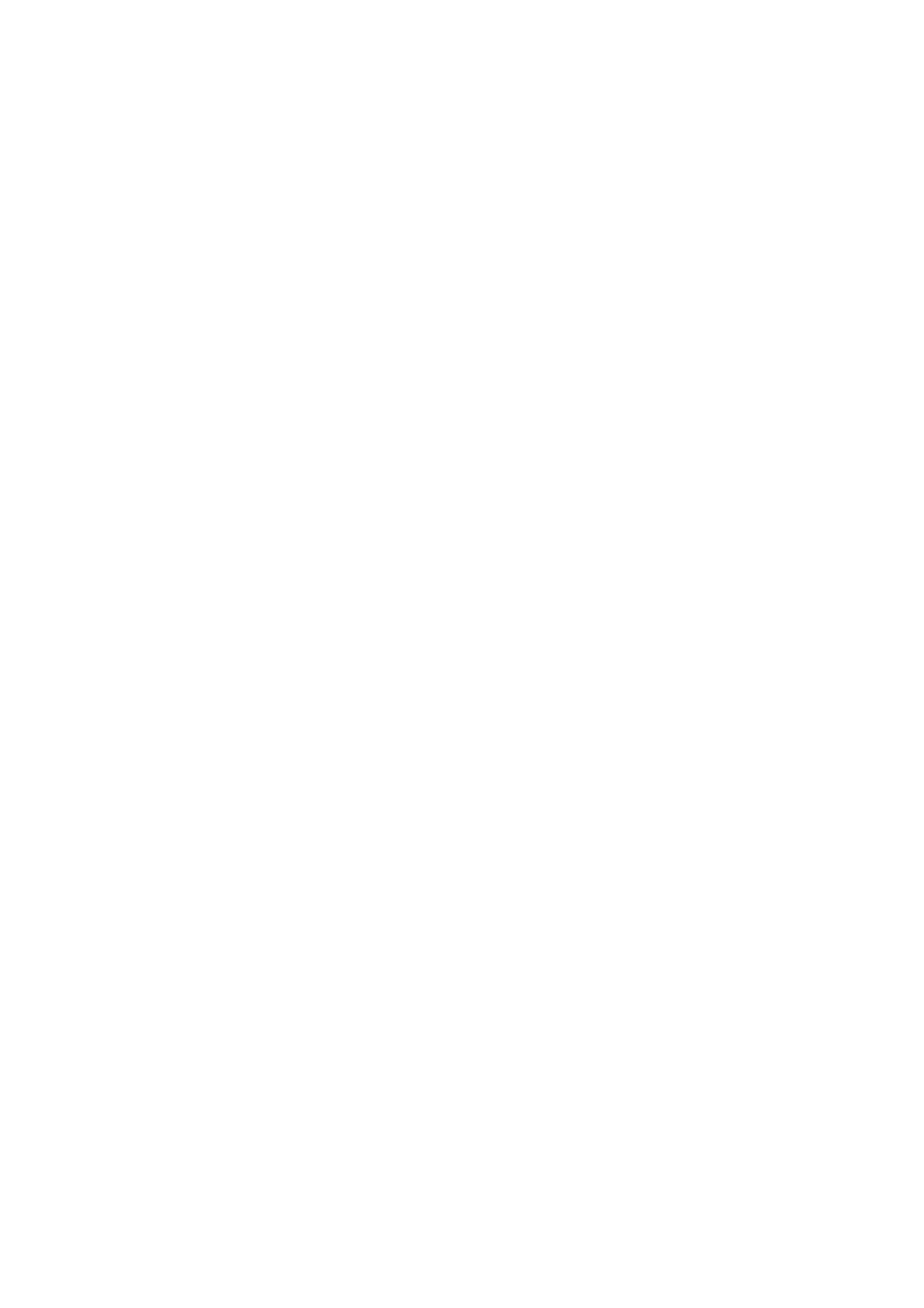### **Table of contents**

| $\mathbf{I}$ . |  |
|----------------|--|
| II.            |  |
| III.           |  |
| IV.            |  |
| V.             |  |
|                |  |
| <b>B.</b>      |  |
| VI.            |  |
|                |  |
|                |  |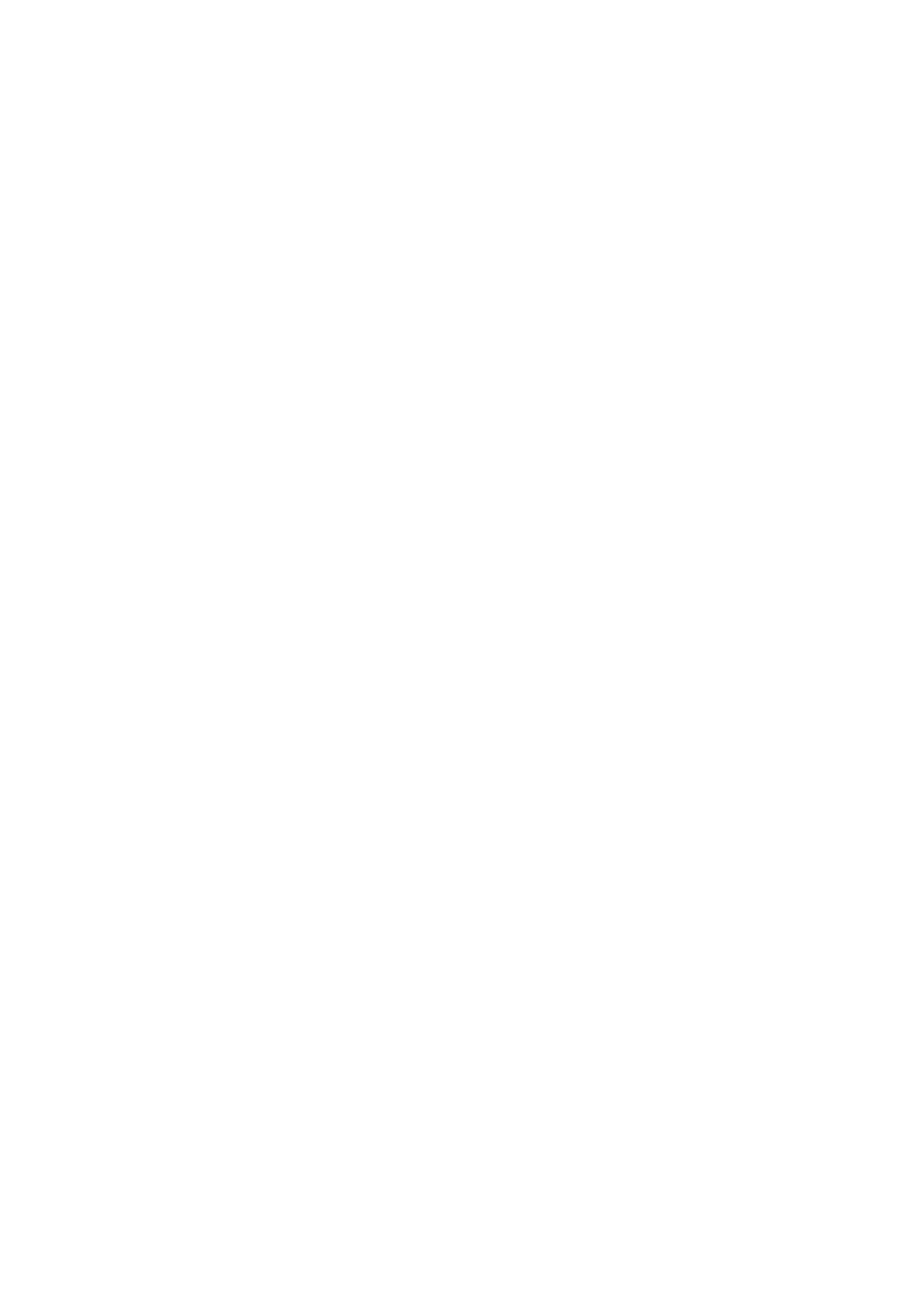#### **I. Introduction**

The Belgian Study Group on Ageing of the High Council of Finance, in its Annual Report, publishes the results of research on the budgetary and social effects of ageing. In this context, the Federal Planning Bureau, in its capacity as secretariat and main research body of the Committee, has in recent years been stepping up its efforts to develop models based on socioeconomic micro data. The results of one of these models, designed to make short-term projections of poverty indicators, are presented in this paper.

The need to project poverty indicators arose from the fact that the principal Belgian data source used to study poverty, the 'Panel Survey on Belgian Households' (PSBH), was discontinued in 2002. Its successor, the EU 'Statistics on Income and Living Conditions' (SILC), is available for 2002 and 2003, and is not sufficiently comparable with the PSBH to form a homogeneous panel data set. In order to gain insight into the recent evolution of the poverty risk of elderly people, a simple micro simulation model was developed that enabled us to estimate various poverty indicators for the entire 1994-2005 period.

Micro simulation in the social sciences typically involves the adjustment of a set of data on microentities, be it individuals or households, to meet exogenous information. The motivation behind this modelling on the micro level is that social and fiscal policy measures intervene on the micro level, and the simulation should therefore be carried out on this level. Furthermore, micro simulation models allow simulation of the distributional effects of these developments. Unfortunately, these models usually come at a significant cost in development and maintenance time. The goal of this paper is to show how a simple model can generate acceptable results. Secondly, this paper aims at reconsidering the use of the state that an individual occupies. Most micro simulation models to date have as a common characteristic that every individual occupies one of multiple mutually exclusive states in each period of time. For example, one is either working, unemployed or out of the labour market. This state may change over time or not, but alternative states within one period are not considered and therefore do not affect the simulation results. While this may be a realistic description of a person's situation at any moment in time (insofar as states cannot be cumulated, like being employed and unemployed, or employed and retired), it is less so over the course of the time span typically covered by socioeconomic surveys (which are conducted annually at best, and often biannually). Indeed, it is far from unusual that individuals report having been in multiple states over the course of the period covered in the interview. Obviously, if the states are mutually exclusive, this implies that the individual has spent a number of months in different states consecutively. This point can be made even more forcefully when the unit of observation is the household, as in the present study (for reasons to be discussed below): households, except when they consist of a single individual, usually combine several states over the observation period, and almost invariably combine several sources of income. Consequently, the concept of the 'state' of a household may not be very useful to describe its socioeconomic and demographic position, nor the associated income. In this paper, an alternative and very simple model of static simulation is proposed and applied to the Panel Set of Belgian Households dataset.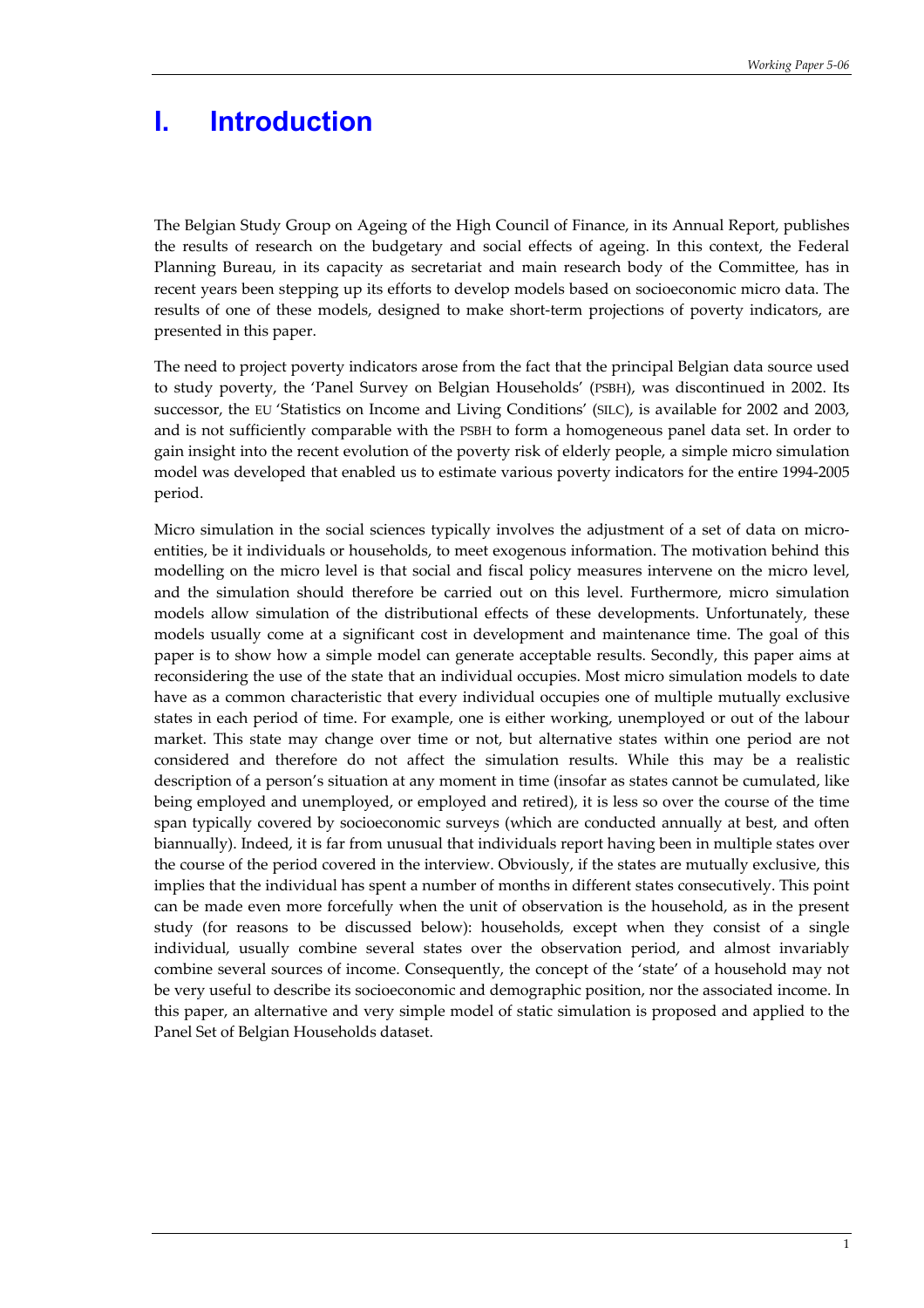*Working Paper 5-06*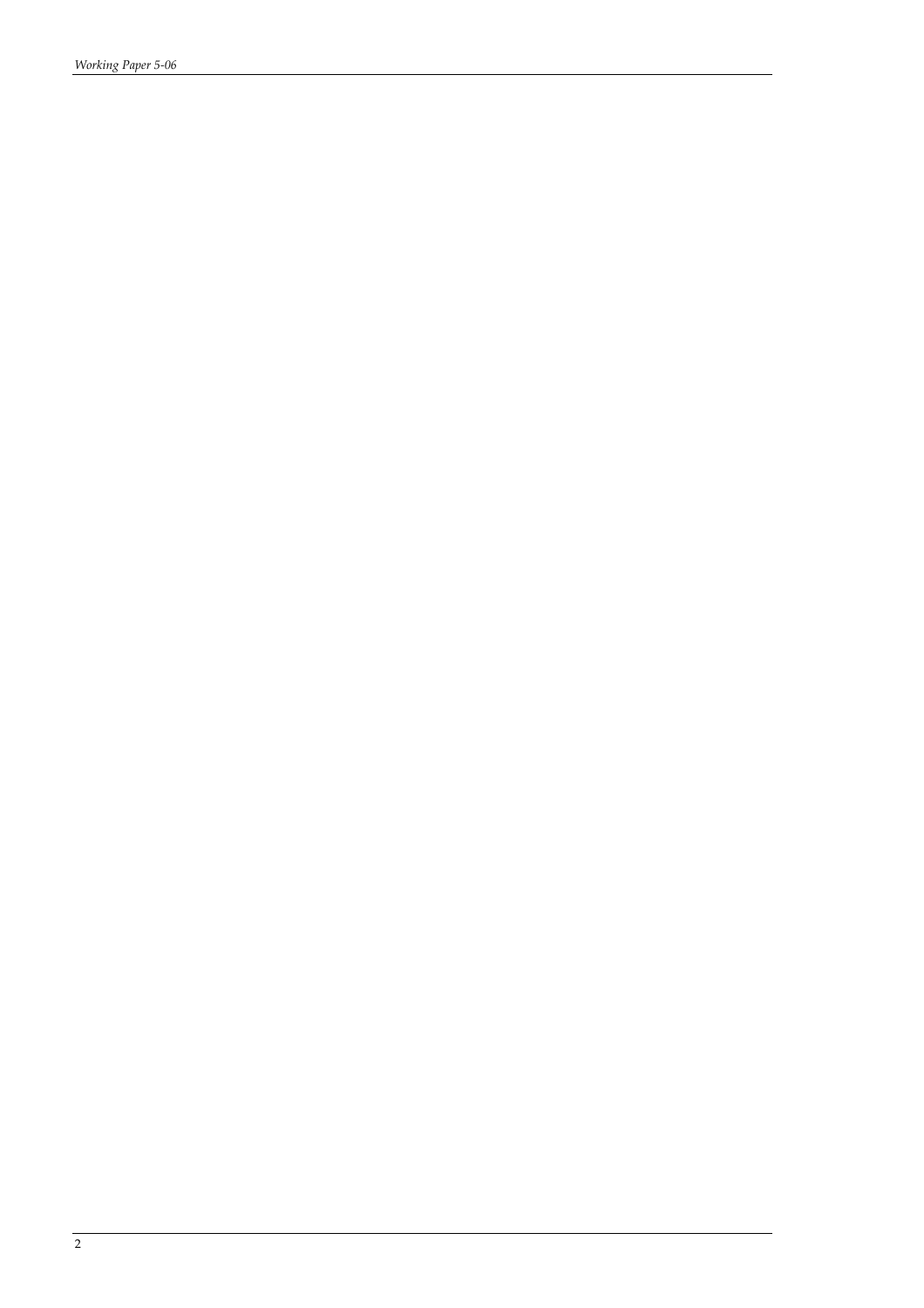#### **II. Household and individual incomes in the PSBH dataset**

The Panel Study on Belgian Households is a panel dataset consisting of 11 waves to date. It covers the years from 1992 to 2002 and questions describe individuals and their households in terms of demographics, employment, health, incomes and earnings, professional and other activities, housing and living conditions, possession of durables, affordability of specific goods and services and perceived welfare, time use, social relations, migration, and so forth. On the whole, the PSBH contains about 800 variables at the individual level and 400 at the household level.

The PSBH started in 1992 with 8741 adult respondents in 4438 households and this decreased to 5789 in 1997. In 1998, due to the inclusion of a new set of respondents (an additional sample to counter panel attrition), it rose again to 7015 adults in 3773 households and ended in 2002 with 5362 adults in 2959 households.

Individual respondents were asked about their annual revenues, benefits and other incomes in the previous year. The household questionnaire however, also contains a question on the total disposable (i.e. after taxes and contributions) current monthly income. Furthermore, the respondents were asked about the main sources of their household income. They were offered a choice from one or more of the following sources:

- 1. earnings, salary: income from work
- 2. earnings, profits: income from an independent activity or farming
- 3. pension benefits
- 4. unemployment benefits or layoff-premiums
- 5. other social benefits
- 6. rentals, returns from investments or savings
- 7. other

For a good comprehension of what follows, it is important to emphasize some limitations of the data set. First, it should be noted that, despite the fact that respondents were allowed to choose more than one income category, it is possible that they failed to report minor income sources, or were uncertain about the kind of income they received. Elderly unemployed persons, for example, who are not expected to re-enter the labour force (both officially and subjectively), may consider themselves as retired although they are officially recorded as unemployed. Second, the reported household incomes do not take into account non-financial wealth and non-financial services (like in-kind help, government-subsidized services, etc.). This may have repercussions on the measurement of poverty. For example, a non-financial asset such as a house may keep a family out of poverty by providing a non-financial benefit to its owners. Moreover, this property is often taken into account when a social service analyzes the means of subsistence of a person or family applying for a subsistence allowance. Assuming that wealth is largely concentrated in the older age groups, not taking it into account would lead to overestimation of their poverty risks. Third, the data set does not contain information on elderly people living in nursing homes, possibly influencing the poverty rate of this age group. This potential source of selection bias is likely to affect the results of the oldest old in particular, though it is a priori unclear what the effect will be. Finally, like most socioeconomic surveys, the PSBH almost certainly fails to include a representative number of respondents who live in extreme poverty.

This paper adopts the above questions on the household income as the starting point of the analysis, for several reasons. First, poverty risks and other descriptions of welfare (or the lack of it), typically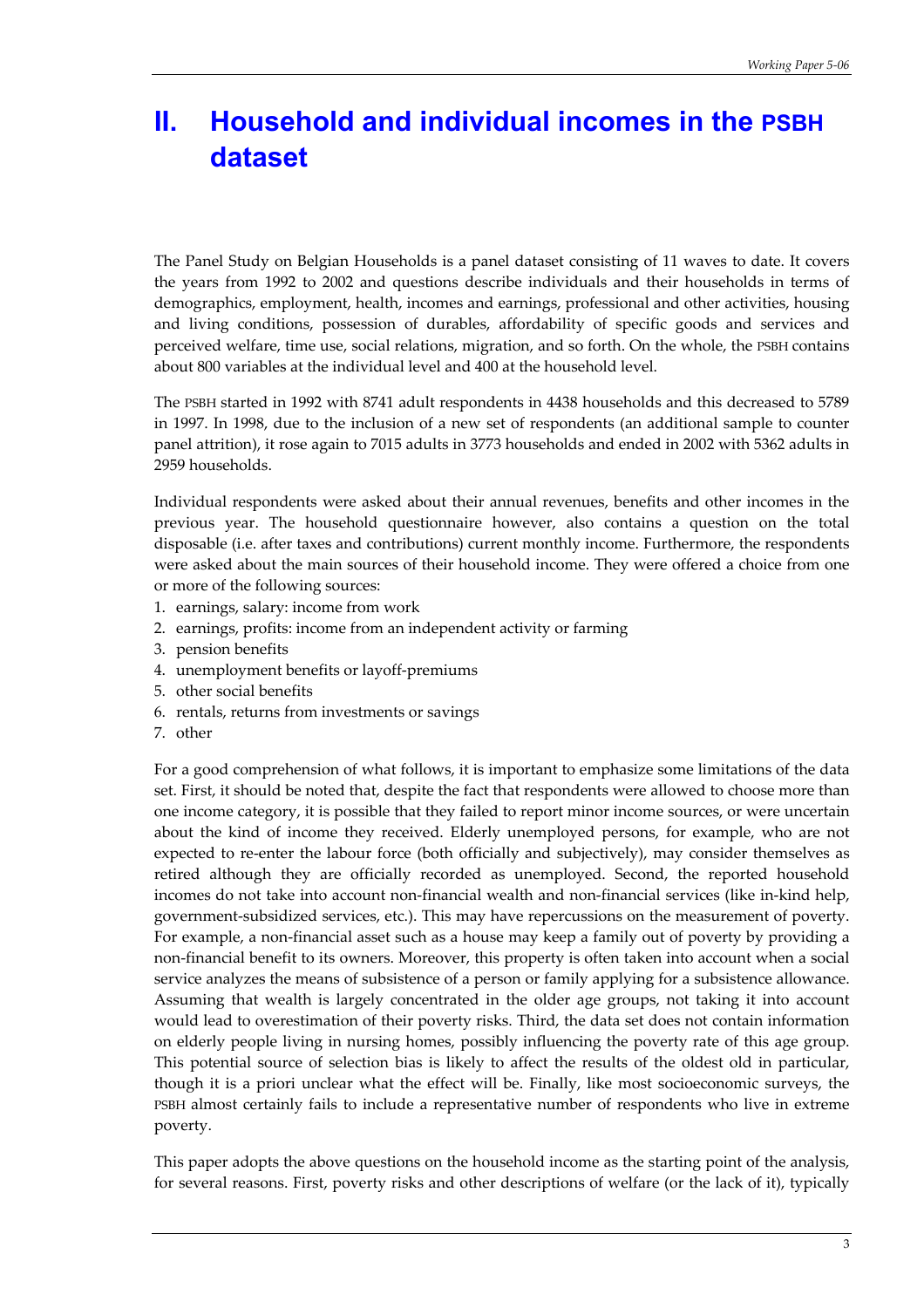uses equivalent household information at the level of the individual, thereby assuming that the income of one member of a household adds to the welfare of all members of that household. Using information from the household questionnaire therefore seems the consistent thing to do. Second, though they might be more precise, the questions in the individual questionnaire refer to the income in the *previous* year. So, wave *t* of the PSBH dataset contains individual income information pertaining to the year *t-1*. This is problematic for the method used in this paper, which links income to individual and household characteristics and several macroeconomic time series. If individual income were to be used, this would mean that the income at time *t-1* would be regressed on individual, household and macroeconomic information at time *t*. An obvious solution would have been to link the individual income information from wave *t* (pertaining to *t-1*) to the individual and household characteristics of the previous wave *t-1*. However, since macroeconomic time series vary over time but are constant in the cross-sectional dimension of the data set, giving up the final year's observations was expected to weaken the statistical link between the micro data and the macro variables.

The third and final reason for using the income data from the household questionnaire is that the reported income also includes the incomes of those household members which were not interviewed, a feature which is especially relevant for the last years of the PSBH.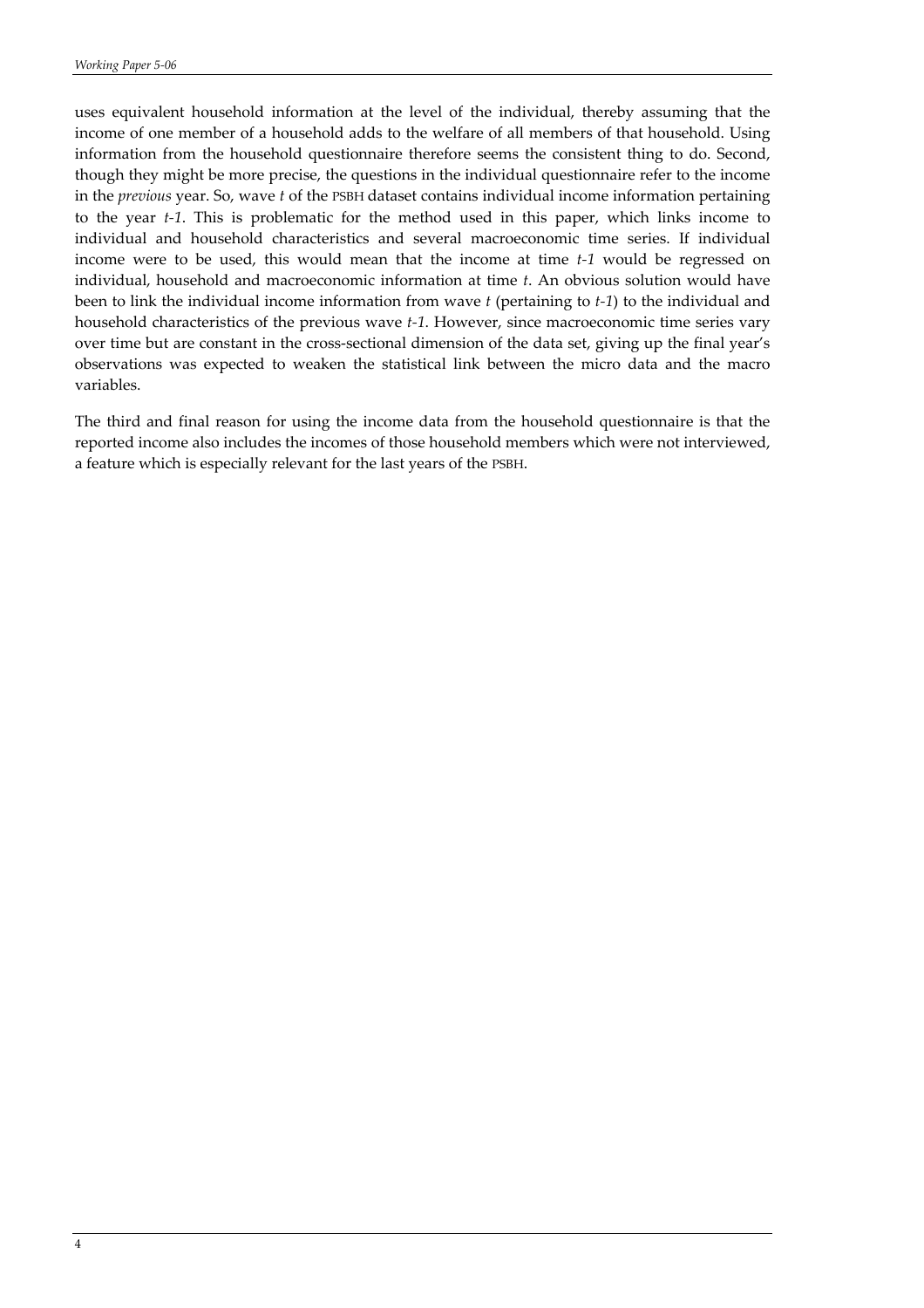#### **III. An empirical model of household income**

In order to project the evolution of household incomes over time, and (possibly) to evaluate the impact of social policy measures on poverty, one needs a model that links the observed household situation to the evolution of exogenous macro variables. Given that the socioeconomic and demographic 'state' of a household is difficult to define, a feasible alternative is to explain total household income by a set of macro income indicators that reflect the different 'micro' sources of income such as wages, pensions, unemployment benefits etc. We tried to identify macro indicators that match the seven income sources available in the PSBH, and found four that were suitable for our purposes. These are the evolution of the average labour income, the average income of the selfemployed, the average pension income and the average unemployment benefits. The evolution of the remaining three income sources was modelled using a linear time trend<sup>1</sup>.

Table 1 displays the evolution over time of the various macroeconomic per capita incomes, expressed in average annual growth rates. They have been computed by the Federal Planning Bureau, based on data from the National Accounts, the National Employment Office, the National Pension Office ('Office National des Pensions'), and the Pension Office for the Public Sector ('Service des Pensions du Secteur Public'). It should be noted that, while the survey data report net household incomes, their macroeconomic counterparts refer to gross incomes. This inconsistency is unfortunate, but probably less harmful than any attempt to convert the macro data to after-tax equivalents.

|                                        | 1994   | 1995   | 1996 | 1997 | 1998 | 1999 | 2000 | 2001 | 2002   | 2003   | 2004   | 2005 |
|----------------------------------------|--------|--------|------|------|------|------|------|------|--------|--------|--------|------|
| Pension benefit                        | 2.6    | 2.7    | 1.8  | 1.4  | 2.3  | 1.6  | 3.3  | 3.1  | 3.7    | 4.3    | 1.8    | 4.2  |
| Unemployment<br>benefit                | $-4.0$ | $-3.9$ | 1.9  | 1.0  | 4.2  | 3.5  | 1.3  | 4.9  | 8.5    | 0.9    | 1.7    | 1.0  |
| Gross earnings of<br>employees         | 3.9    | 2.4    | 1.5  | 9.4  | 0.0  | 3.7  | 2.4  | 3.4  | 2.7    | 1.2    | 2.4    | 2.6  |
| Gross income of<br>independent workers | 4.1    | $-0.1$ | 0.1  | 4.3  | 2.5  | 2.1  | 6.0  | 1.6  | $-0.9$ | $-0.0$ | $-0.2$ | 4.2  |

**Table 1 - Development over time of nominal per capita incomes, annual growth rates** *(in percent)*

Source: Federal Planning Bureau.

-

<sup>1</sup> The macro indicators cover the main income sources. The evolution of capital income (item 6) was modeled with a time trend, despite the fact that a macro proxy could be used. The main reason is its relatively minor importance, both as a percentage of total household income and in terms of the number of households reporting it as a source of income. Introducing an indicator for average capital income could be a future refinement of the model, although we do not expect this to affect the results fundamentally.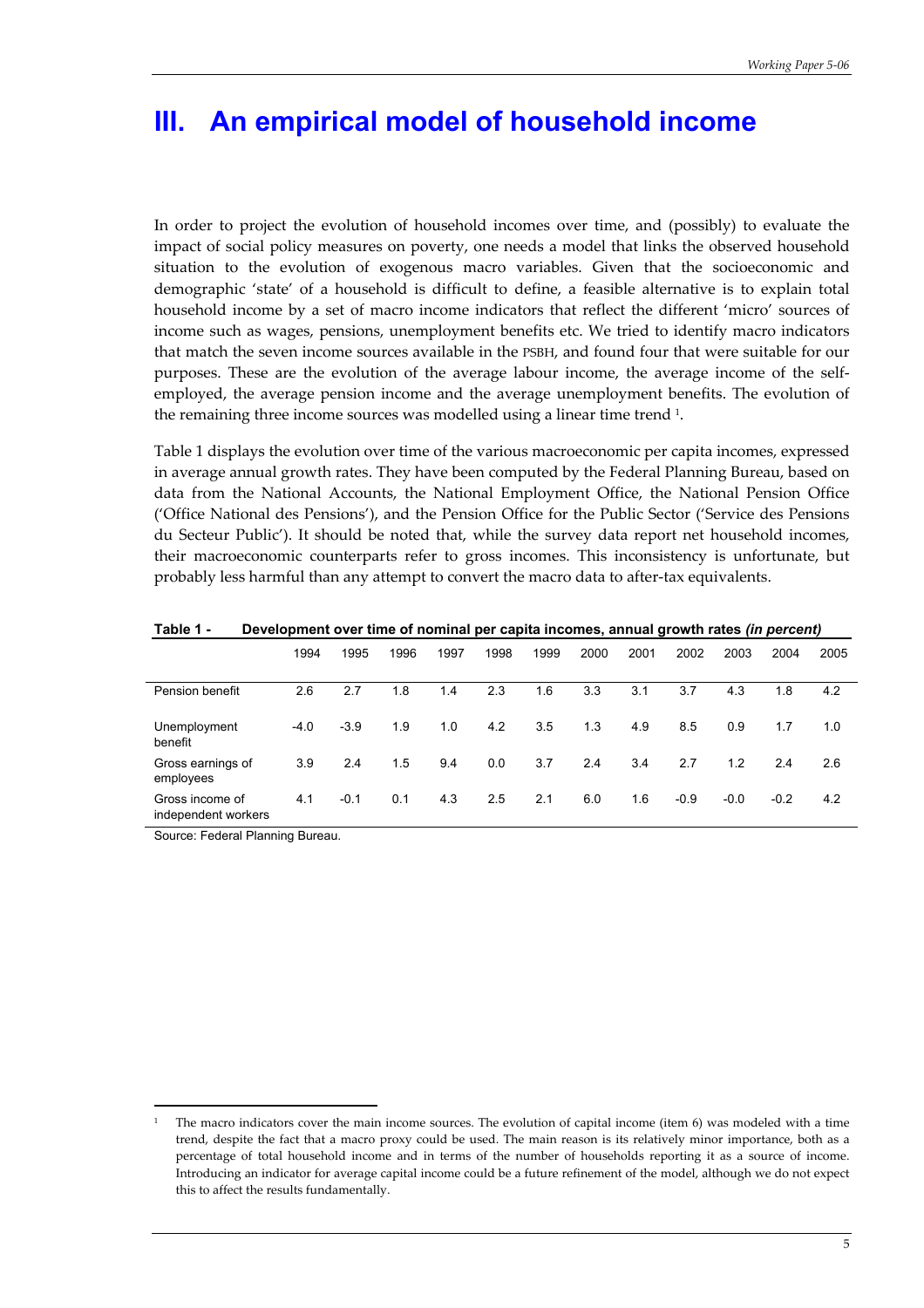The proposed model can be specified as a panel data model of the following form:

$$
y_{it} = \mu + \mu_i + \sum \alpha_i D_{ijt} + \sum \beta_i D_{ijt} x_{jt} + \varepsilon_{it}
$$
\n(1)

where

 $y_{it}$  = the logarithm of total net monthly income of household i in year t

- $\mu_i$  = individual effects, also containing household-level information.
- $D_{ijt}$  = dummy variables indicating household income sources (1 if income source j is reported, 0 otherwise)
- $x_{jt}$  = the logarithm of the nominal macroeconomic aggregates per capita for  $j = 1, \ldots, 4$  (earnings and salaries, self-employment incomes, pension-incomes, unemployment benefits) or a linear trend for  $j = 5$ , 6, 7 (other social benefits, capital incomes, other incomes).

 $\alpha$ <sub>j</sub> = the intercept coefficients for each source of income (j = 1, ..., 7).

 $\beta_j$  = the slope coefficients for each source of income (j = 1, ..., 7).

The strategy to link micro income data to macro per capita averages, although appealing because of its simplicity, has some inherent limitations that should be kept in mind. In addition to the usual data limitations that affect any empirical model based on survey data, the specification of a fixedcoefficients panel model imposes specific restrictions on the kind of effects that can be detected, and on their interpretation. First, the estimates of the slope coefficients 1 to 4 (  $\hat\beta_j$  ) are in fact elasticities of the individual income with respect to the associated macroeconomic per capita aggregates. One might a priori think that these elasticities should be equal to one. However, due to the fact that households typically combine several income sources, the income source dummies  $D_{ijt}$  are not mutually exclusive. As a result, the estimated elasticities with respect to the macro variables are expected to be below one. Second, since the macro variables themselves are weighted averages of different income subtypes (like different pension schemes, for instance), and since they are identical across individuals, the estimated elasticities are average effects, unable to reflect specific measures taken to improve the situation of targeted income groups. An increase in the minimum pension benefit, for example, even if it is reflected in the overall average amount, will only marginally change the incomes of retirees with extremely low pensions. Indeed, the estimated slope coefficient will 'smear out' the effect of the increased minimum over all beneficiaries instead of allocating it to the targeted subgroup.

Equation 1 was estimated using both the fixed effects and the random effects estimators for the individual-specific level parameters  $\mu$ i. The choice between the two estimators was based on the familiar Hausman test, which strongly rejected the null hypothesis of random effects. The fixed effects estimation results are presented in Table 2.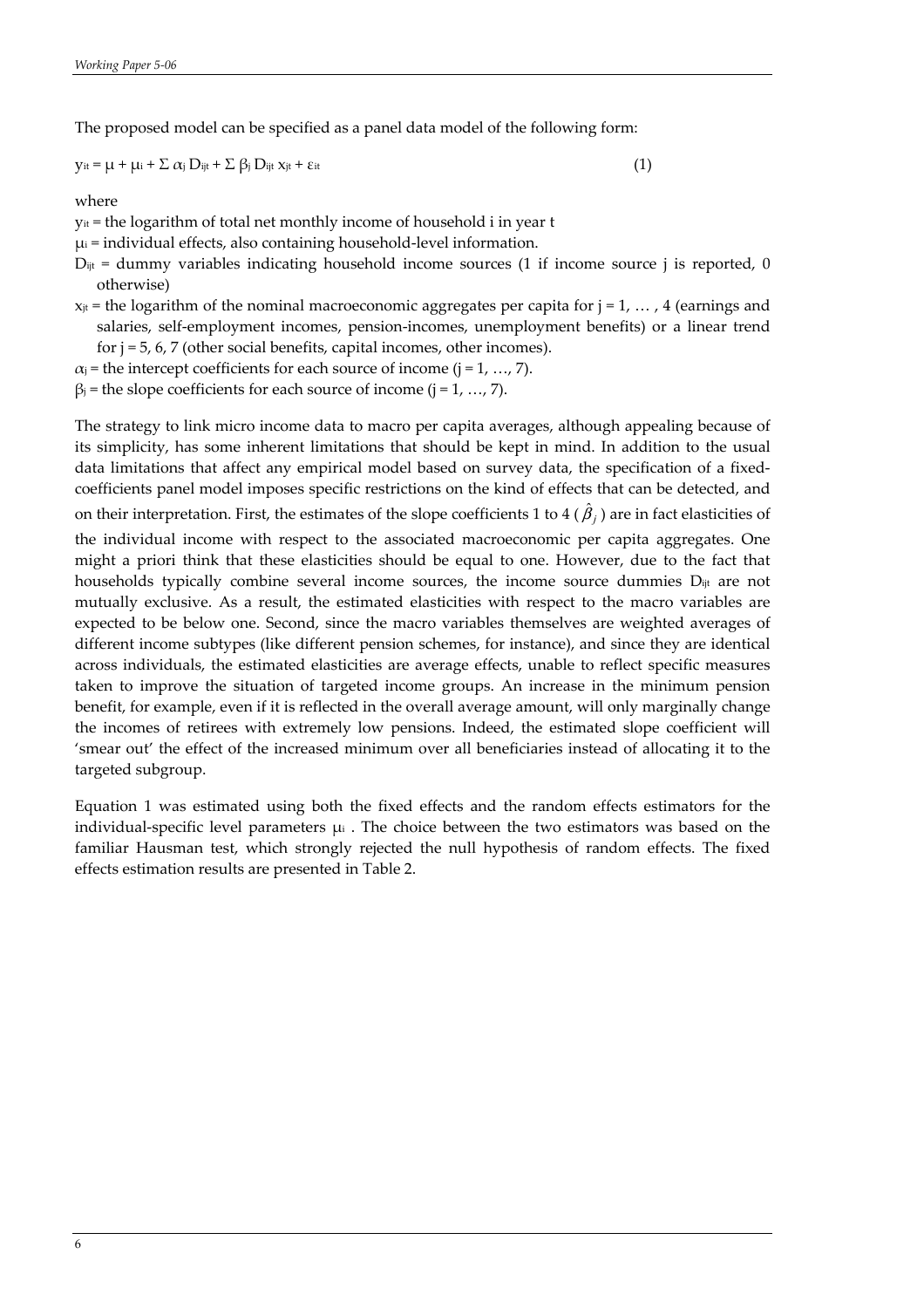| Coefficient                  | Estimate              | Std. Err                               |
|------------------------------|-----------------------|----------------------------------------|
| $\alpha$ 1                   | $-1.822$ <sup>a</sup> | 0.108                                  |
| α2                           | 0.211                 | 0.316                                  |
| α3                           | $-0.772$ <sup>a</sup> | 0.139                                  |
| $\alpha$ 4                   | $-0.361$ <sup>b</sup> | 0.154                                  |
| α5                           | 0.005                 | 0.008                                  |
| α6                           | $0.067$ <sup>a</sup>  | 0.010                                  |
| α7                           | $-0.022$              | 0.014                                  |
| $\beta$ 1                    | 0.469 <sup>a</sup>    | 0.024                                  |
| $\beta$ 2                    | $-0.020$              | 0.070                                  |
| $\beta$ 3                    | $0.243$ <sup>a</sup>  | 0.040                                  |
| β4                           | 0.107 h               | 0.049                                  |
| $\beta$ 5                    | 0.007 <sup>a</sup>    | 0.001                                  |
| β6                           | $-0.002$              | 0.001                                  |
| $\beta$ 7                    | 0.006 <sup>a</sup>    | 0.002                                  |
| Const                        | 10.922 <sup>a</sup>   | 0.006                                  |
| $\sigma(\mu_i)$              | 0.413                 |                                        |
| $\sigma(\varepsilon_{it})$   | 0.199                 |                                        |
| $\rho$                       | 0.811                 | (fraction of variance due to $\mu_i$ ) |
| Diagnostic statistics:       |                       |                                        |
| Number of observations       | 36314                 |                                        |
| Number of households         | 8299                  |                                        |
| $R^2$ (overall)              | 0.396                 |                                        |
| Model test F(14,28054)       | 261.31 <sup>a</sup>   |                                        |
| Fixed effects F(8313, 28054) | 13.33 <sup>a</sup>    |                                        |
| Hausman test $X^2(14)$       | 3141.85 $a$           |                                        |

**Table 2 - Estimation results of the fixed effects panel model of household income (PSBH, waves 3 through 11, 1994-2002)** 

[ Note: <sup>a, b</sup> denote significance at 1% and 5% respectively, two-sided tests.]

The results in Table 2 confirm the link between the micro-level household incomes and the evolution of the corresponding macroeconomic averages. The estimated slope coefficients are positive and below unity as expected, except for the self-employed (*β2*) and capital income components (*β6*). The former is not significantly different from zero, while the latter (insignificant as well by the usual standards) possibly reflects declining capital income due to the general decrease in interest rates over the observation period. Most of the coefficients are strongly significant. Taking into account that onesided tests would be appropriate to test for positive effects, most null hypotheses of zero slopes can be rejected at the 5% level or better (note that the table reports two-sided significance levels). Some of the coefficients appear to be rather low, especially the coefficient of the unemployment benefit indicator (β<sub>4</sub>). One explanation is that the fourth income component in the PSBH includes lay-off premiums, which are unlikely to be correlated with the average unemployment benefit. Another explanation is that unemployment spells in most households usually last less than a year, and almost always less than two years. As a result, the link with the evolution of macro unemployment benefits gets rather weak. If, for example, four households each experience a one year spell of unemployment at different moments (in, say, the first, third, fifth and seventh year of the observation period respectively), any effect of a change in the average unemployment benefit over time would be captured by their household-specific level effects (μi), rather than by the macro indicator (β4). Technically, this means that a time series effect would be captured by a set of cross-section parameters. As for  $β_3$ , the explanation for its low value might be that the macroeconomic variable reflects three different pension benefits (corresponding with the employees, self-employed and civil servants' schemes).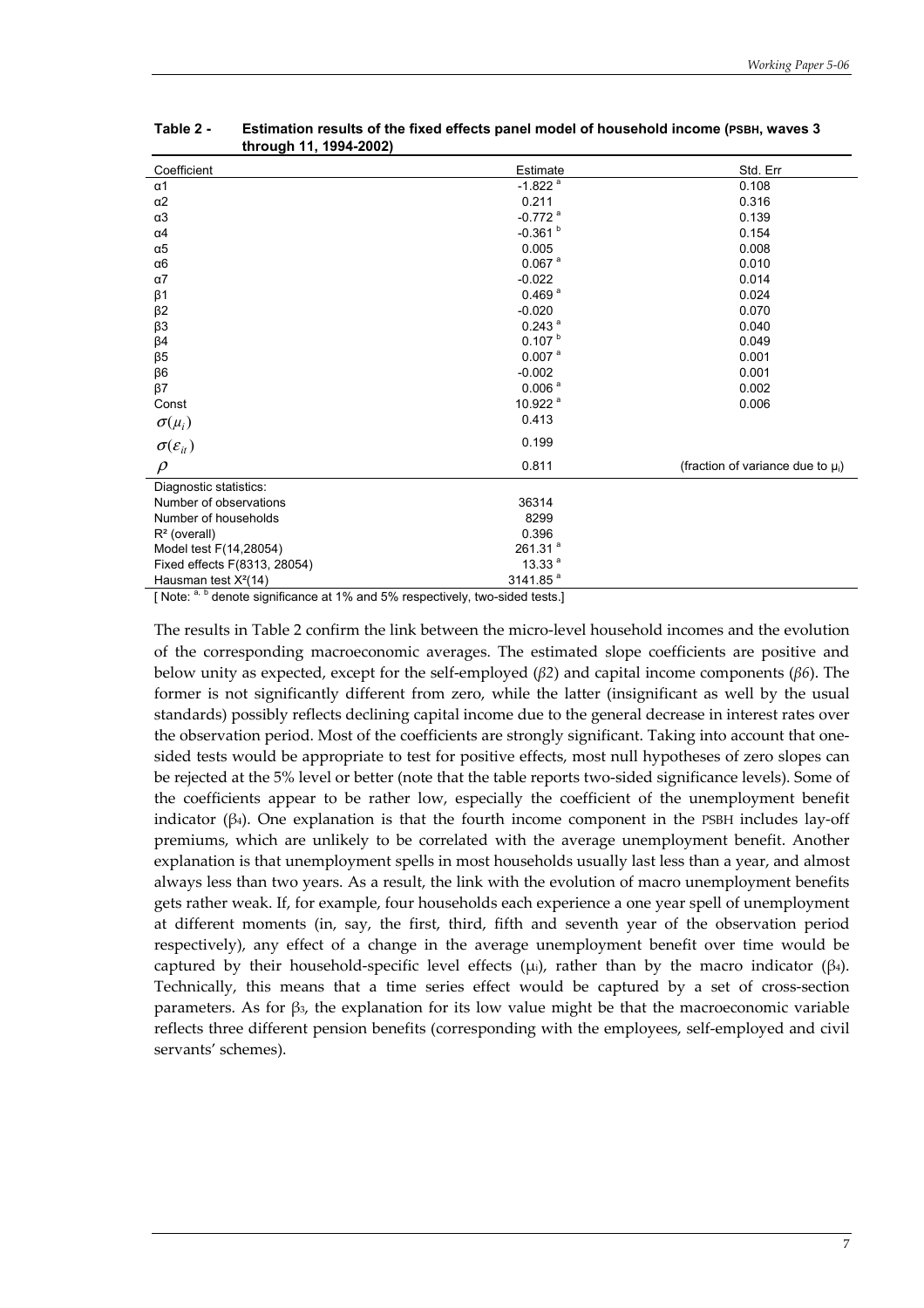*Working Paper 5-06*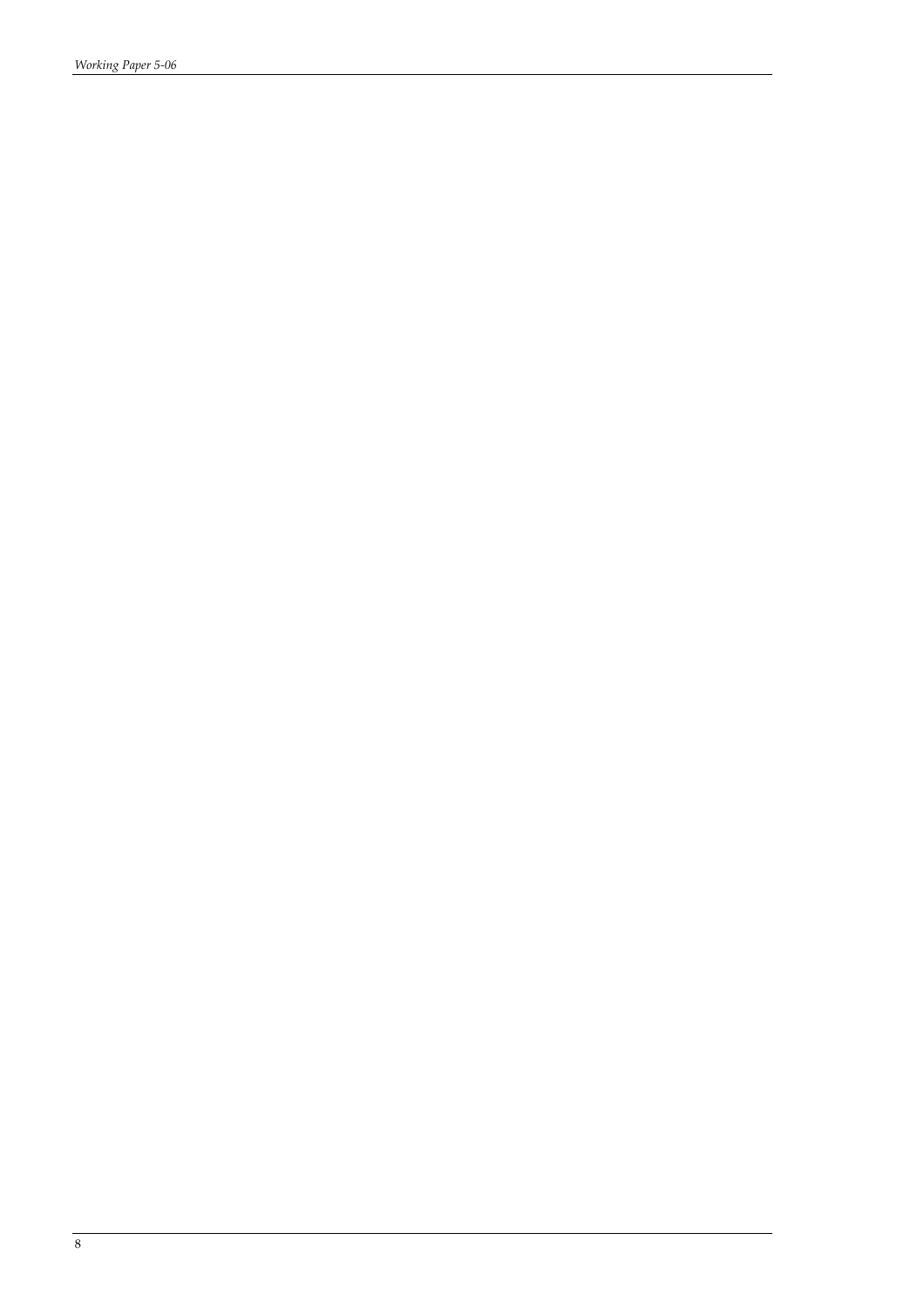#### **IV. The income simulation model**

The main purpose of this paper is to project poverty indicators from 2003 up to 2005, based on the household income model estimated in the previous paragraph. To explain how this can be achieved, let us start from the following general formulation of the panel model:

$$
y_{it} = X_{it} \beta + \mu_i + \varepsilon_{it} \tag{2}
$$

where the overall mean  $\mu$  is contained in the β-vector. Clearly, estimates of the dependent variable can be obtained from

$$
\hat{\mathbf{y}}_{it} = \mathbf{X}_{it}\hat{\beta} + \hat{\mu}_i
$$
\n(3)

using the exogenous variables Xit. A drawback of this method, however, is that the estimated household incomes have substantially lower variance than the observed incomes due to the omitted variance of the error term  $\varepsilon_{it}$ . While this is inherent in any simulation based on regression analysis, it poses a serious problem to study aspects of income distribution. Indeed, the variance and higher moments of the distribution play a key role in determining the prevalence and severity indicators of poverty and inequality. As such, it is important for the distribution of the estimated or simulated incomes to reflect the observed income distribution as faithfully as possible. A natural and simple way to achieve this goal is to add an error term to the estimated equation, randomly drawn from a normal distribution with zero mean and variance equal to the estimated variance from equation (1):

$$
\hat{\mathbf{y}}_{it} = \mathbf{X}_{it} \hat{\beta} + \hat{\mu}_i + \widetilde{\varepsilon}_{it}
$$
 (4)

where  $\widetilde{\varepsilon}_{it} \approx N[0, \hat{\sigma}^2(\varepsilon_{it})]$ .

This procedure ensures that the first two moments of the estimated income distribution correspond to those of the observed distribution. Unfortunately, drawing error terms from a normal distribution does not guarantee that the higher moments coincide as well. Specifically, when the observed income distribution is skewed and leptokurtic (as is often the case), the assumption of normality may be untenable. We considered two alternative methods to tackle this problem. First, we tried to fit a known probability distribution to the estimated residuals, with the first four moments matching their empirical counterparts. The random errors could then be drawn from this fitted distribution. Unfortunately, finding a theoretical distribution with a reasonable fit to the estimated errors turned out to be rather difficult. The second alternative, which led to more satisfactory results, was to estimate the empirical distribution nonparametrically, using an Epanechnikov kernel density estimator evaluated at 400 equally-spaced intervals. Transforming the kernel density estimates into a cumulative distribution then allowed us to generate the random errors from this empirical distribution function.

Before presenting the simulation results of the model, it can be integrated in the well-known classification of micro simulation models by Harding (1996). As a key variable is time, this model clearly is dynamic. Furthermore, as individuals do not change as such, it is a model with static ageing. However, by contrast with most models of this type, we do not reweigh the individual units (the individual characteristics are indeed assumed to remain constant after 2002), but instead concentrate on uprating household incomes using macroeconomic information on various incomes and benefits. As such, our model seems best suited for making short-term projections designed to show the effect on poverty of the possibly diverging development of various time series on incomes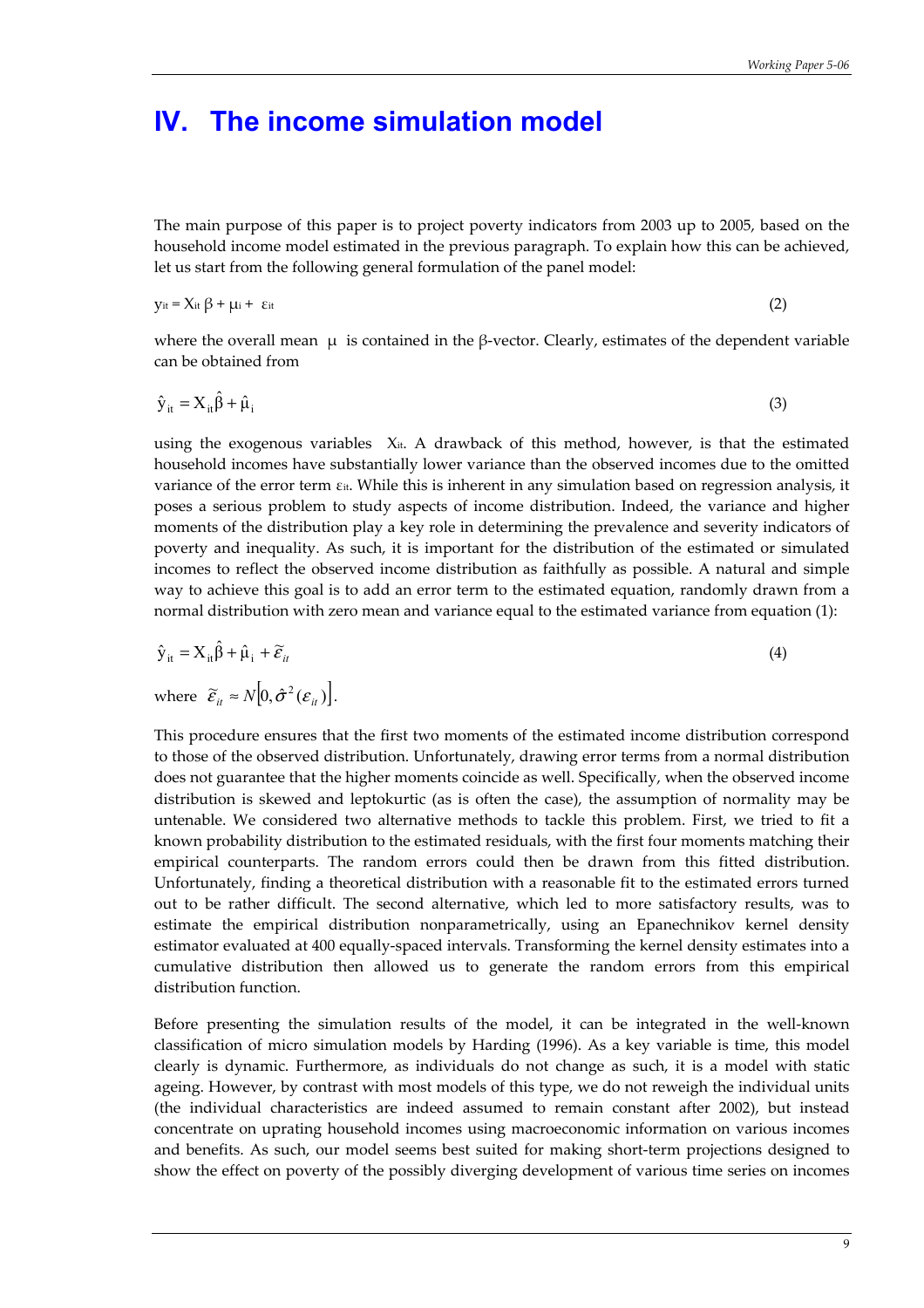and social benefits (see Table 1). These developments, which can be influenced by changes in social policy such as increased per capita unemployment spending, will affect the incomes (and poverty and inequality indicators) of the actual beneficiaries only, taking into account their unobserved individual and household characteristics. Obviously, only the distributional effect of policy interventions with a measurable impact on the macroeconomic aggregates can be analyzed with the current model.

This concludes the description of the model. The next section will discuss the simulation results of the model, concentrating notably on poverty measures.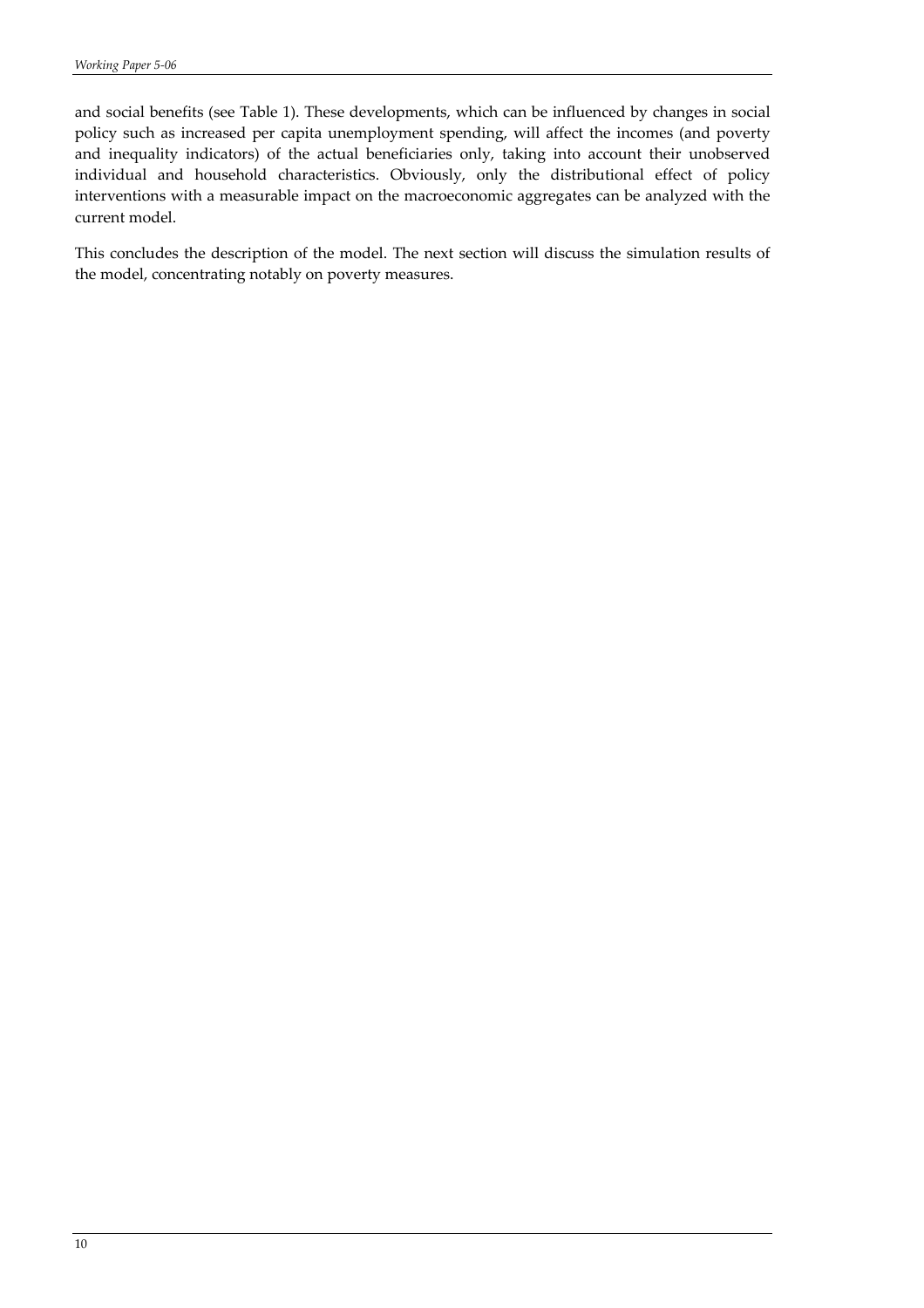#### **V. Simulation results: poverty indicators 2003-2005**

In view of the data limitations discussed in section 2 and the additional implicit or explicit restrictions implied by the model specification discussed in sections 3 and 4, the simulation results presented in this section must be interpreted with caution. Specifically, the estimated poverty measures are to be interpreted as indicative numbers rather than precise estimates. They are internally comparable (over time or between subgroups of the sample), but do not necessarily coincide with estimates based on other data sources or models.

#### **A. Poverty**

1

The financial dimension of poverty is usually approximated by indicators based on poverty thresholds. An individual or family with an income below the threshold level is considered to be at risk of poverty. The 'relative method' for estimating financial poverty risk calculates the threshold or 'poverty line' as a percentage of a standard of living indicator. A widely used criterion sets the poverty line at 60 percent of median equivalent income 2, and this is the criterion adopted in the following paragraphs.

A first and most straightforward way of considering the fit of the model is by comparing the simulated and historical income means for all periods under consideration.

<sup>2</sup> The equivalent income takes household composition into account to determine the financial well-being of its members. Each family member is assigned a weight, and individual income is defined as household income divided by the sum of the weights. The weights are assigned according to the EU equivalence scale: 1 for the first adult, 0.5 for each additional adult, and 0.3 for each child.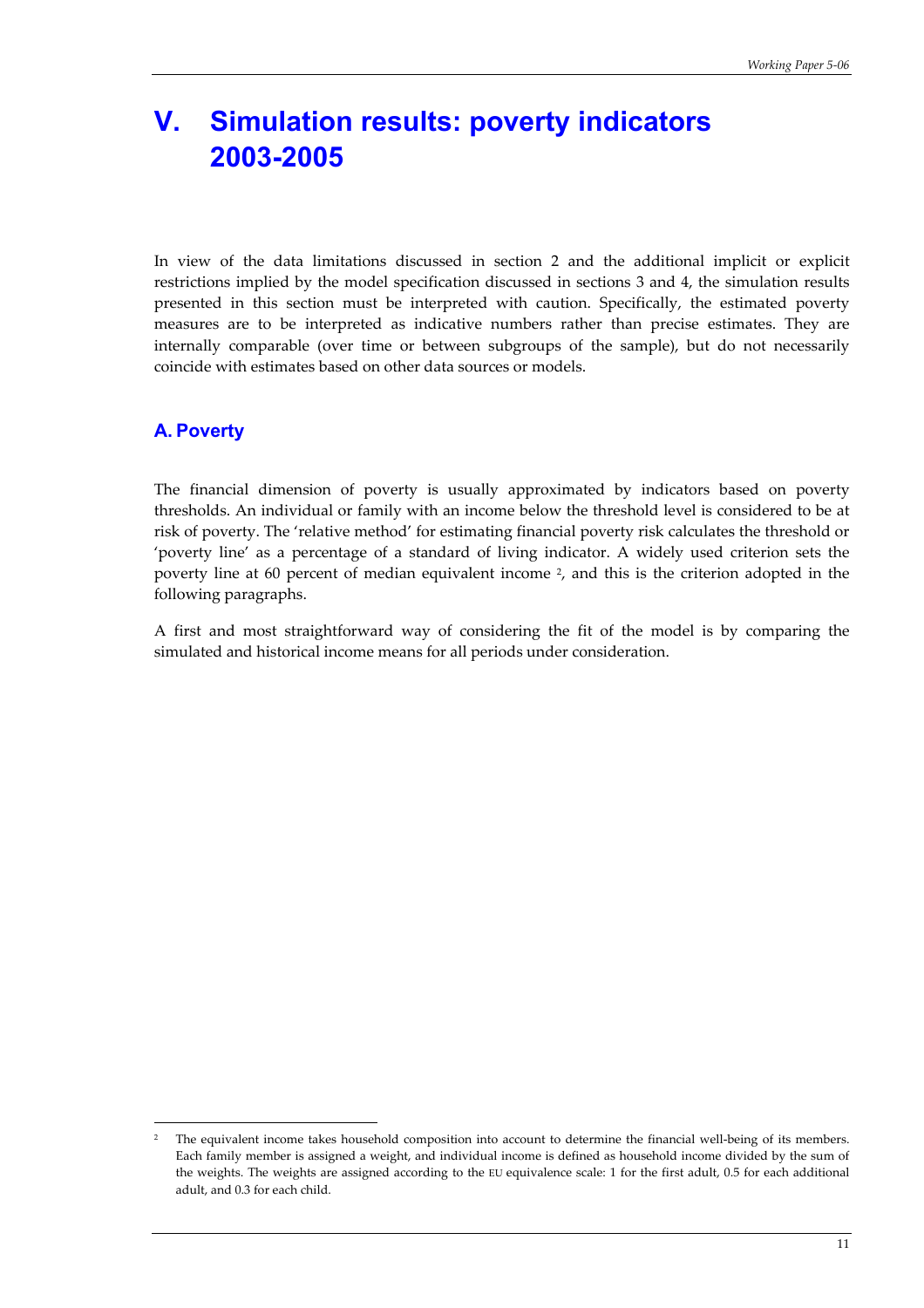



The difference between a simulated and historical value may be caused by the simulation error in the model describing income. Figure 1 shows that the simulation error seems limited. We will therefore reconsider the fit of the model when discussing sample-wide poverty measures in Figure 2 and the inequality measures in Figure 7.

In this section, some exemplary measures of poverty will be discussed. Consider a poverty line *z* and a sample of individuals *i* with income *yi*. As the measures discussed pertain to separate years, the subscript for time is omitted. The standard analysis of poverty starts with the headcount ratio *HC=p/n*, the ratio of the number of poor  $p=\#(y_i \leq z)$  in the entire population. The headcount reflects the number of poor, but is insensitive to the depth of poverty. An alternative measure, the Income Gap Ratio (IGR), is  $\frac{z-\bar{y}}{z}$ , the relative shortfall of the average income of the poor<sup>3</sup>. This measure can be

rewritten as  $\frac{1}{p} \sum_{i=1}^{n}$  $\overline{\phantom{a}}$ J  $\left(\frac{z-y_i}{\cdot}\right)$  $\setminus$  − *<sup>p</sup> i i z z y*  $p \nightharpoonup_{i=1}$ 1 , for *yi ≤ z*, but, although it captures the depth of poverty, it is

completely insensitive to the number of poor. An obvious measure that combines both aspects of poverty is the product of the HC and IGR. This results in the Poverty Gap Ratio or PGR , which

equals  $\frac{1}{n} \sum_{i=1}^{n}$  $\overline{\phantom{a}}$ J  $\left(\frac{z-y_i}{\cdot}\right)$  $\setminus$  − *<sup>p</sup> i i z z y*  $n \sum_{i=1}$ 1 for *yi ≤ z*. This measure also has the useful advantage over both the HC and

IGR that it is 'additively separable': it is the weighted sum of relative poverty gaps of subgroups, the weights being the proportional sizes of these subgroups. Also, like the HC (except in rare cases) but unlike the IGR, the PGR will decrease as a result of economic growth (defined as an increase in mean income which is accompanied by no change in the relative inequality; see Kakwani (1999, 603).

Unfortunately, the PGR as well as the IGR and HC are insensitive to transfers among the poor. In other words, if a poorer individual transfers money to a less poor individual, neither of the above measures reflect the fact that income inequality between the poor will increase. The Squared Poverty

-

<sup>&</sup>lt;sup>3</sup> The IGR is the ratio of the per person minimum amount of money that should be given to the poor to bring their income to the poverty line, i.e. to bring them out of poverty (Kakwani, 1999, 609). Note that this is only the case if the poverty line *z* is fixed or a function of median income. It does not apply if it is a function of mean income.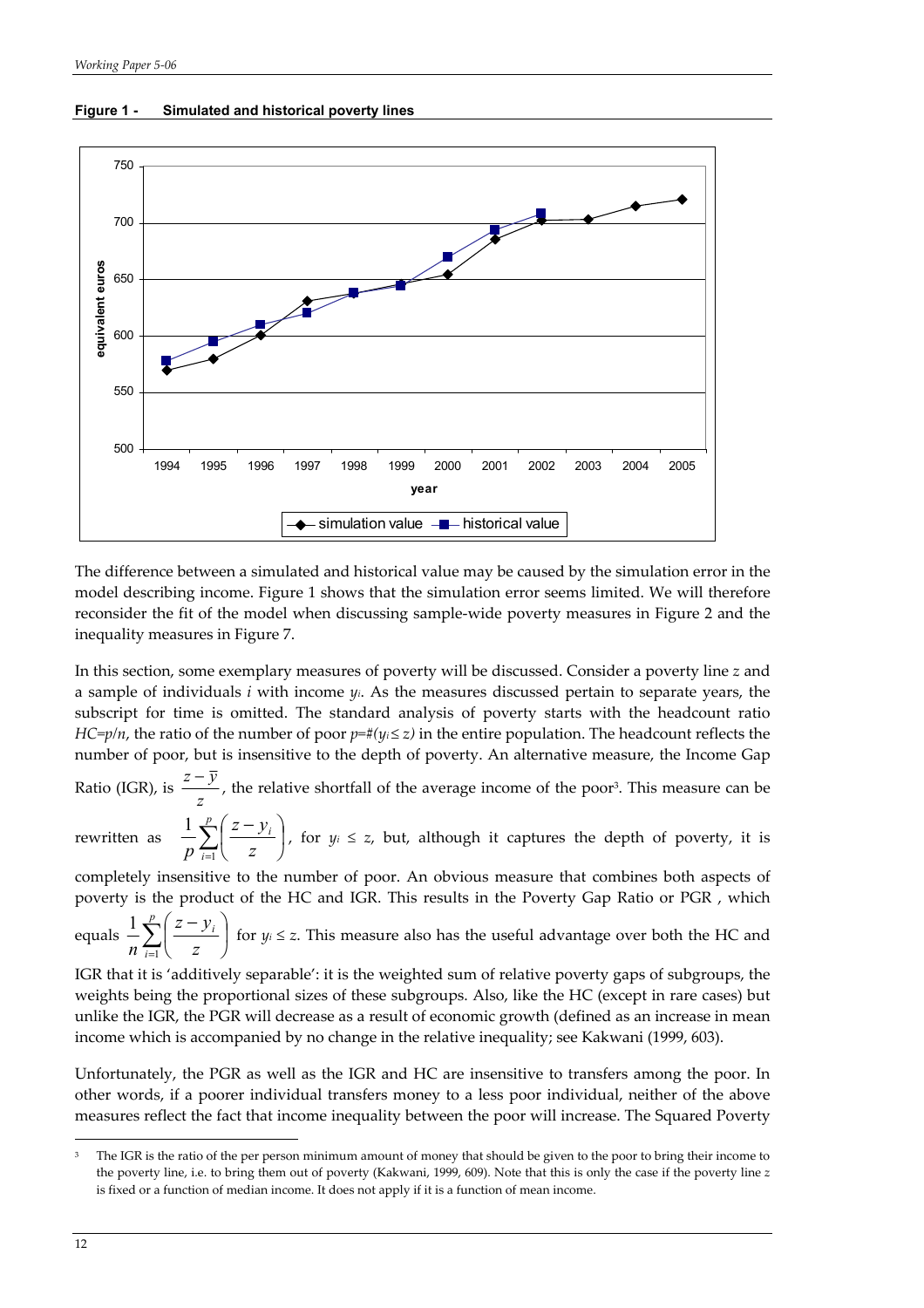Gap Ratio (SPGR) equals 2 1  $\frac{1}{n}\sum_{i=1}^p$  $\overline{\phantom{a}}$ J  $\left(\frac{z-y_i}{z}\right)$  $\setminus$  − *<sup>p</sup> i i z z y*  $\frac{1}{n}$   $\sum_{i=1}^{\infty}$   $\frac{1}{z}$  , and has the same characteristics as the PGR, but also

takes into account this between-poor inequality. Note, finally, that the above headcount ratio, PGR and SPGR are all special cases of the decomposable general measure by Foster, Greer and Thorbecke.

Figure 2 contains the HC, PGR and SPGR, each with its confidence interval, using the Huber/White sandwich estimate of variance (Williams, 2000).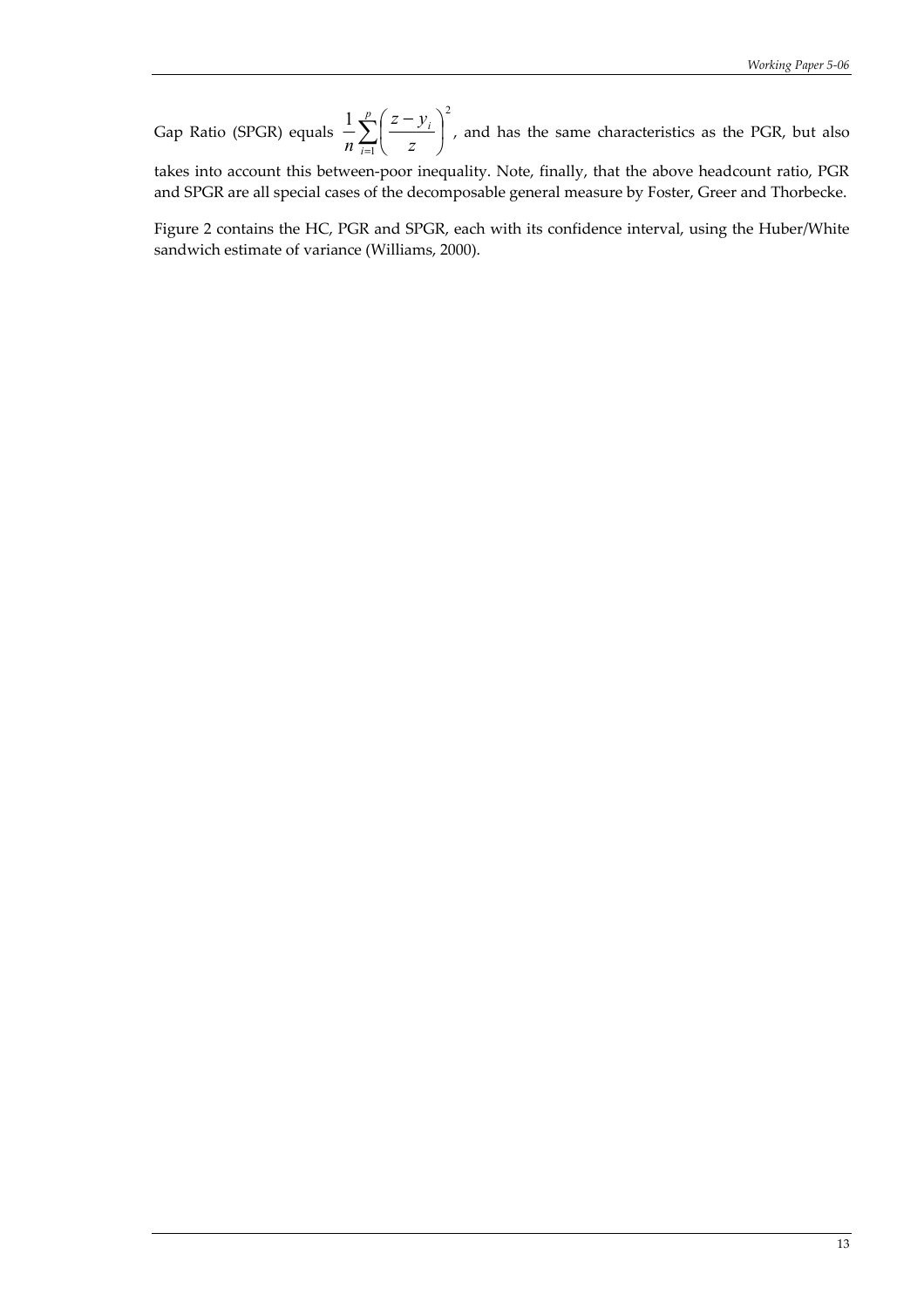





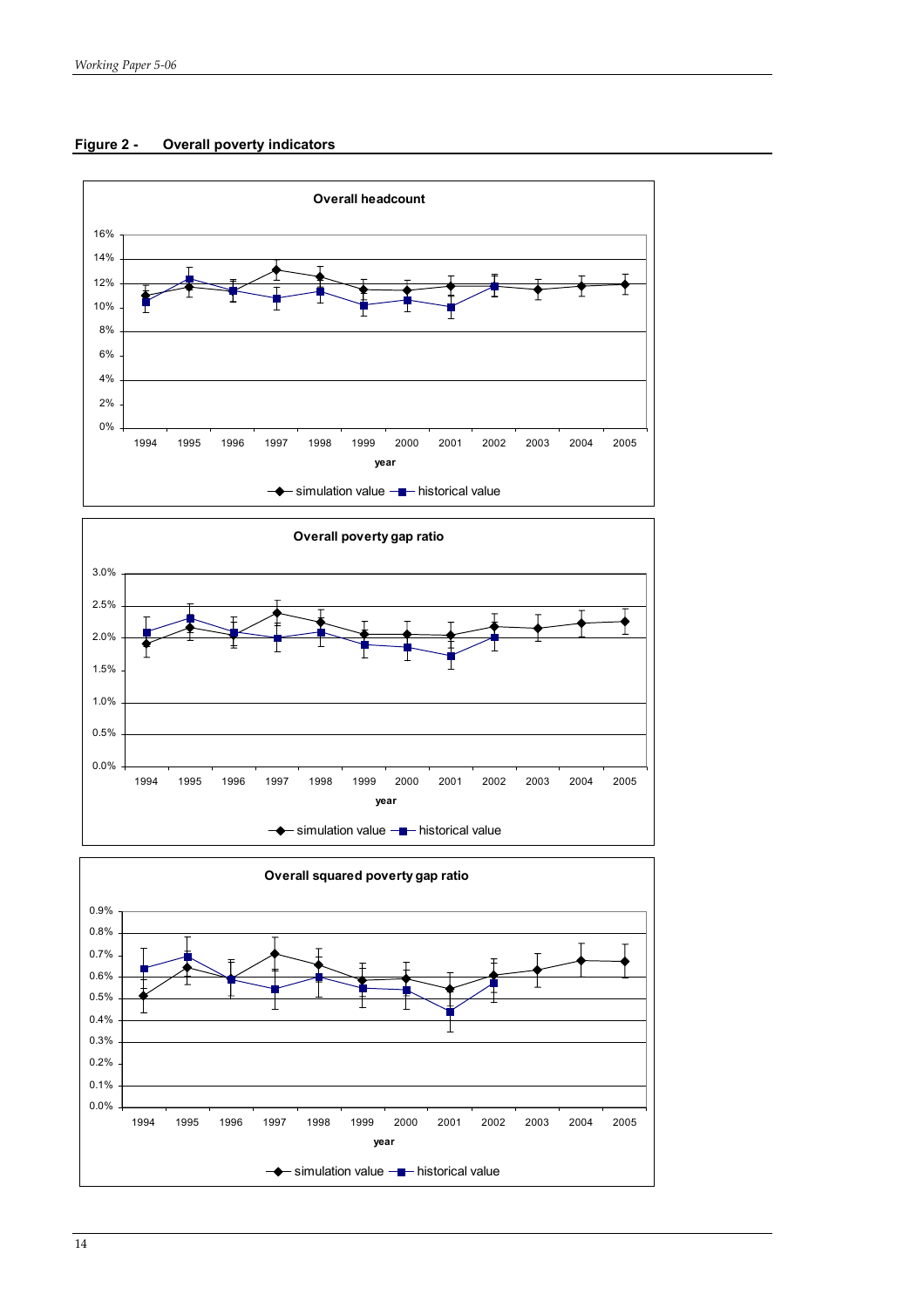The first pane of Figure 2 contains the historical and simulated headcount ratio for the years under consideration. The historical value is based on the waves of the PSBH between 1994 and 2002. The simulated values cover the years until 2005. Again, the difference between the two seems to be limited and not statistically significant, lending support to the ability of the model to reproduce the salient features of Belgian (financial) poverty indicators.

The discussion now turns to the simulation results as such. The overall simulated headcount lies between 11 and 13 percent. The vertical lines in each year reflect the 95% confidence interval. The headcount ratio shows an increase between the years 1994 and 1997, followed by a decrease until 2000. It then remains stable until 2003 after which a slow increase seems to set in. The pattern in the headcount ratio is more pronounced in the course of the PGR and the SPGR. The decrease of the number of poor seems to go simultaneously with a decrease in the average depth of poverty and the inequality between the poor. However, the increase of the headcount setting in from 2000 onward goes along with a sharp increase of the (squared) poverty ratio.

Next, Figure 3 shows the three indicators of poverty by gender. The headcount ratio of females in all years is higher than that of males. The same conclusion holds for the PGR and SPGR, save for the year 1999. However, the confidence intervals show that the difference is statistically insignificant except for the headcount in some years. This may seem somewhat unexpected, for common knowledge dictates that the poverty risk is higher for females than for males. However, this study considers household income. When two partners (more often than not of the opposite sex) live in the same household, they are assigned the same equivalent household income. The observed difference therefore comes from male and female singles, and their different patterns in terms of poverty risk is blurred by the sample of married or cohabiting males and females.

Figure 4 shows the poverty indicators, subdividing the sample into two age groups. These are individuals younger than 65, and those 65 and older.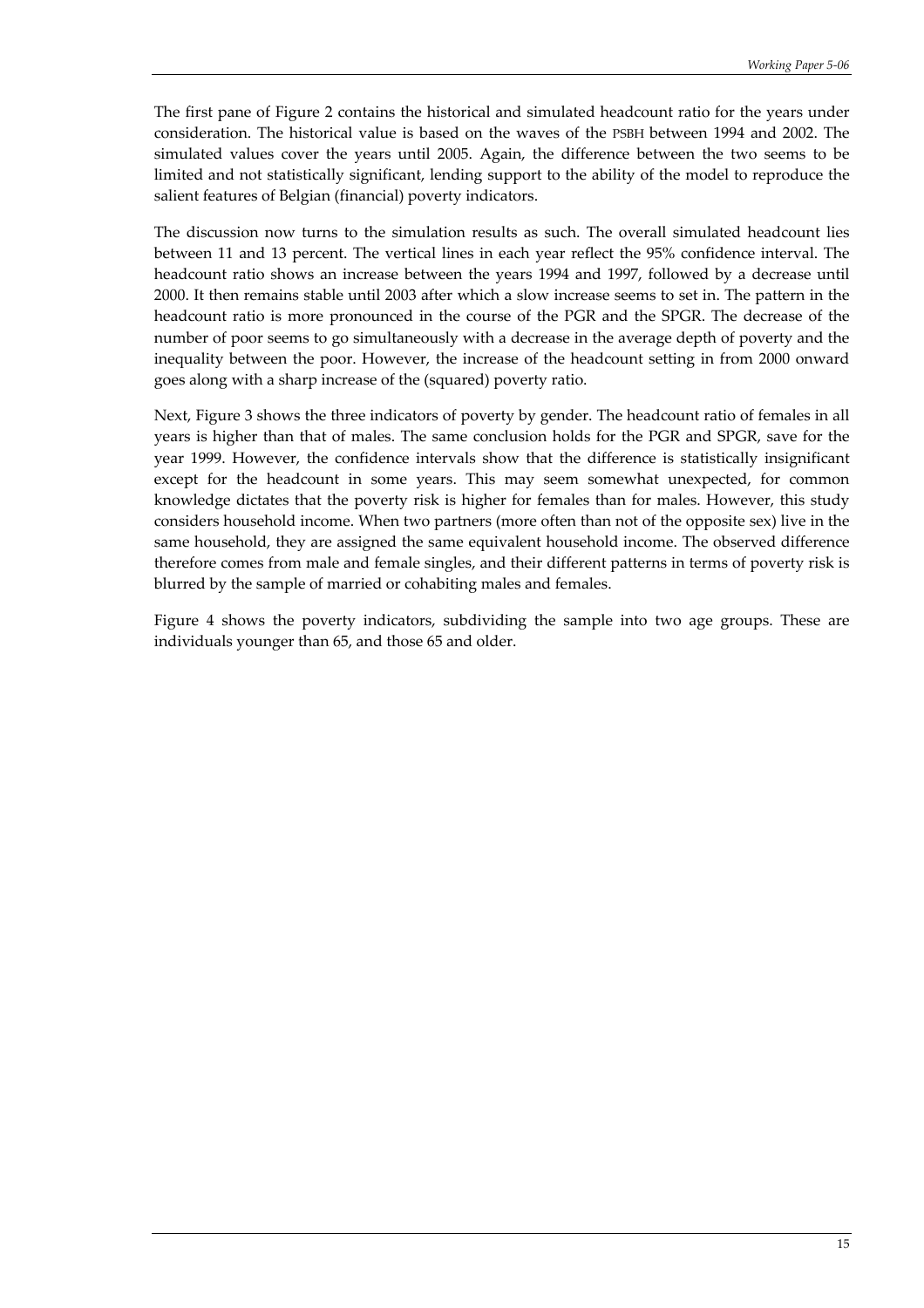





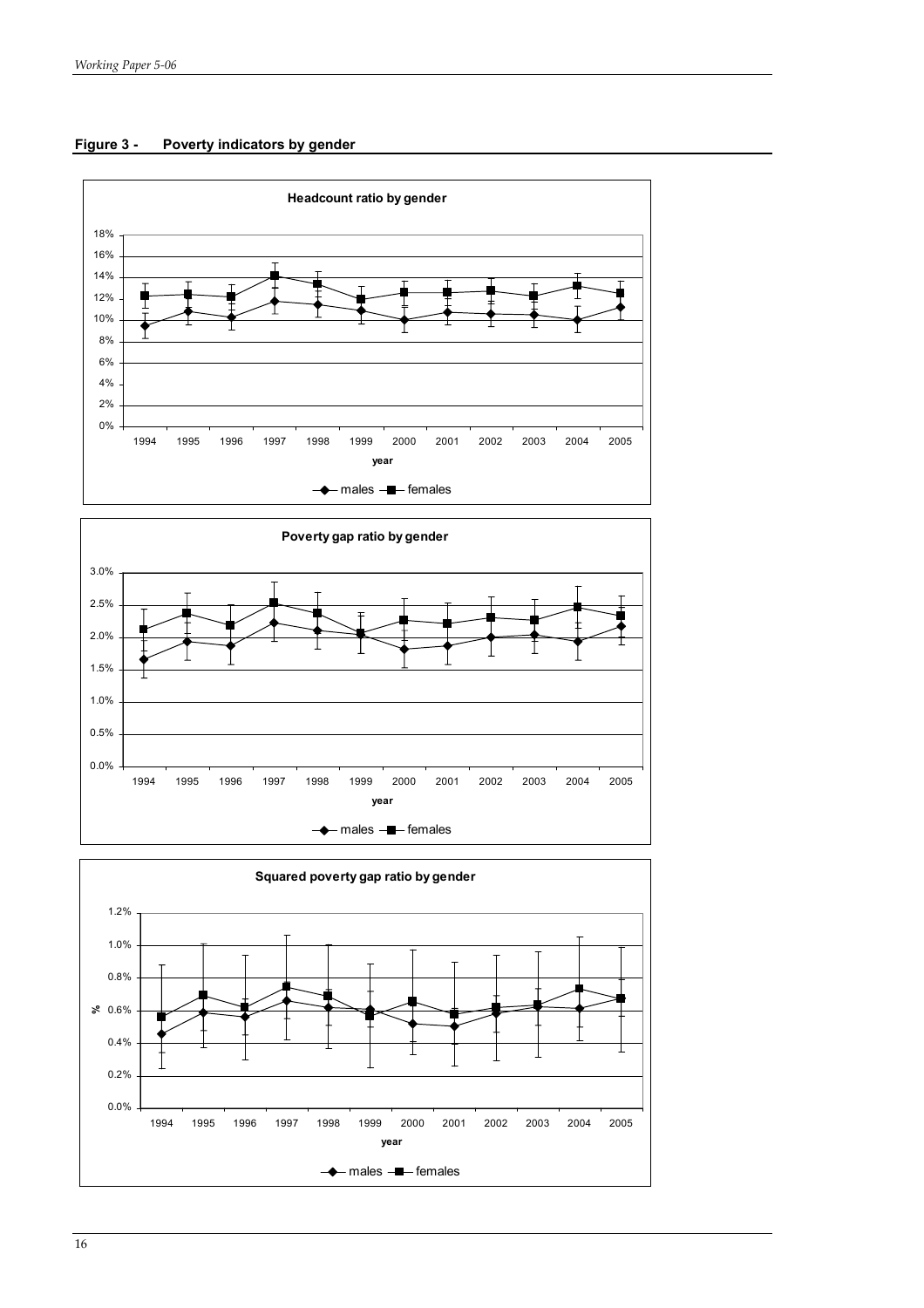





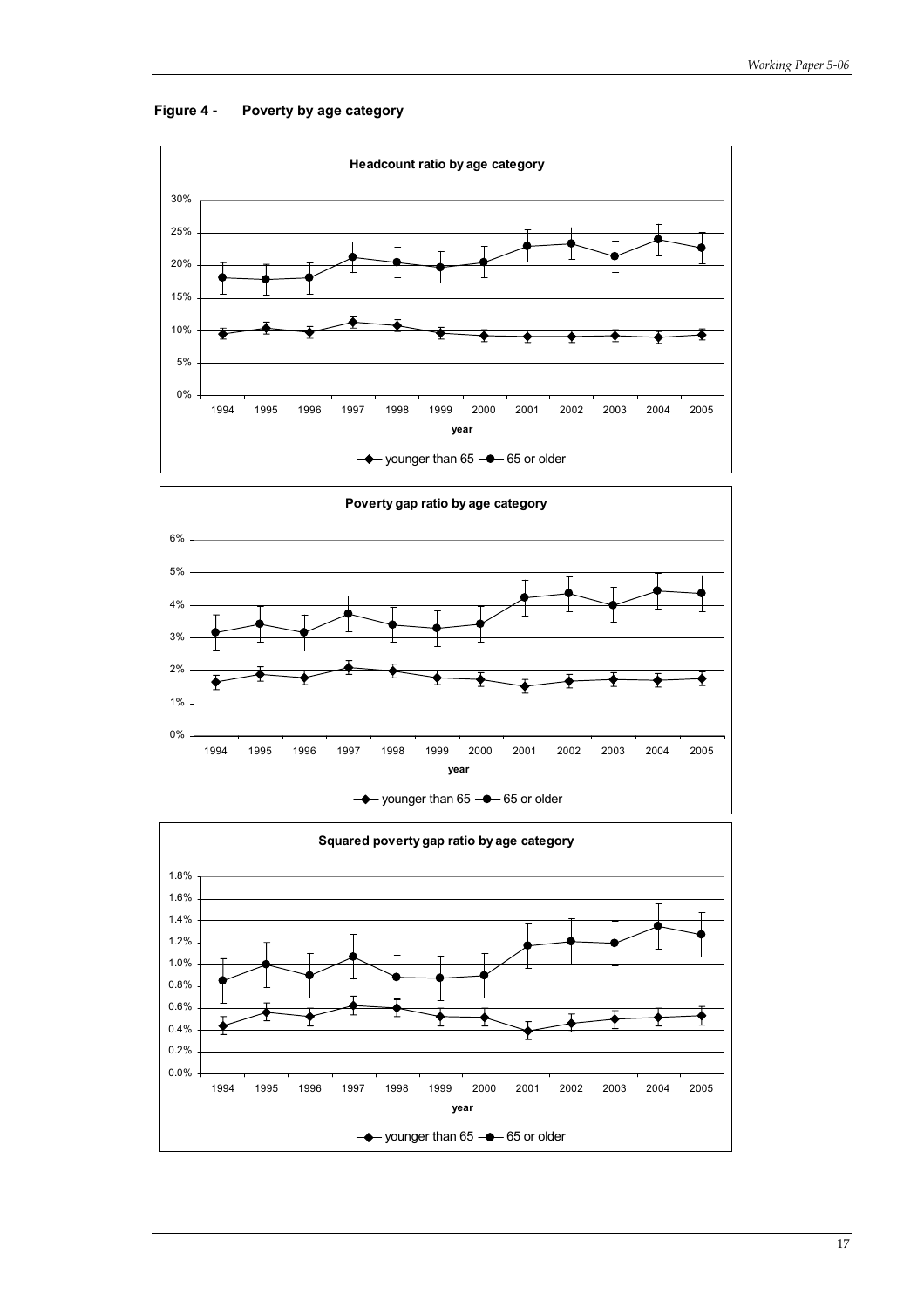Roughly the same pattern again emerges in the figures of the HC, PGR and SPGR. The risk of poverty (the proportional number of poor) is significantly lower for those younger than 65 than for those of 65 and older, and these differences are always significant. The difference between the age groups is however much more outspoken in the HC and the PGR than it is in the SPGR. This suggests that the difference between those younger and older than 65 is less outspoken if average depth of poverty and inequality among the poor is taken into account. This is especially so in the first half of the simulation period. Over the simulation period, the divergence which has been going on during the years between 1999 and 2002 seems to become less outspoken, and the difference between those older and younger than 65 seems to stabilize and even decrease in 2003 and 2005.

Figure 5 shows the subdivision of the sample to gender and age category. For the same reason as argued in Figure 3, the difference between males and females within each age category is almost never significant and lines often cross. Furthermore, the pattern that emerged in Figure 4 again appears in Figure 5. When all household types are considered together, the conclusion is that age category is a stronger determinant of poverty than gender. The reason for this is obvious: individuals of opposite sex often join in households, which means that the effect of gender on poverty is obfuscated by the fact that a large part of males and females share an equal household income. Instead, partners in the same household often fall under the same age category.

Finally, Figure 6 contains the poverty measures for separate socio-economic categories. Before discussing the results, it should be reminded that the link between the micro incomes and their macroeconomic counterparts is rather weak, especially in the case of unemployment benefits and self-employment income. The category 'other' has a residual character. It is included only for completeness' sake, but will not be discussed.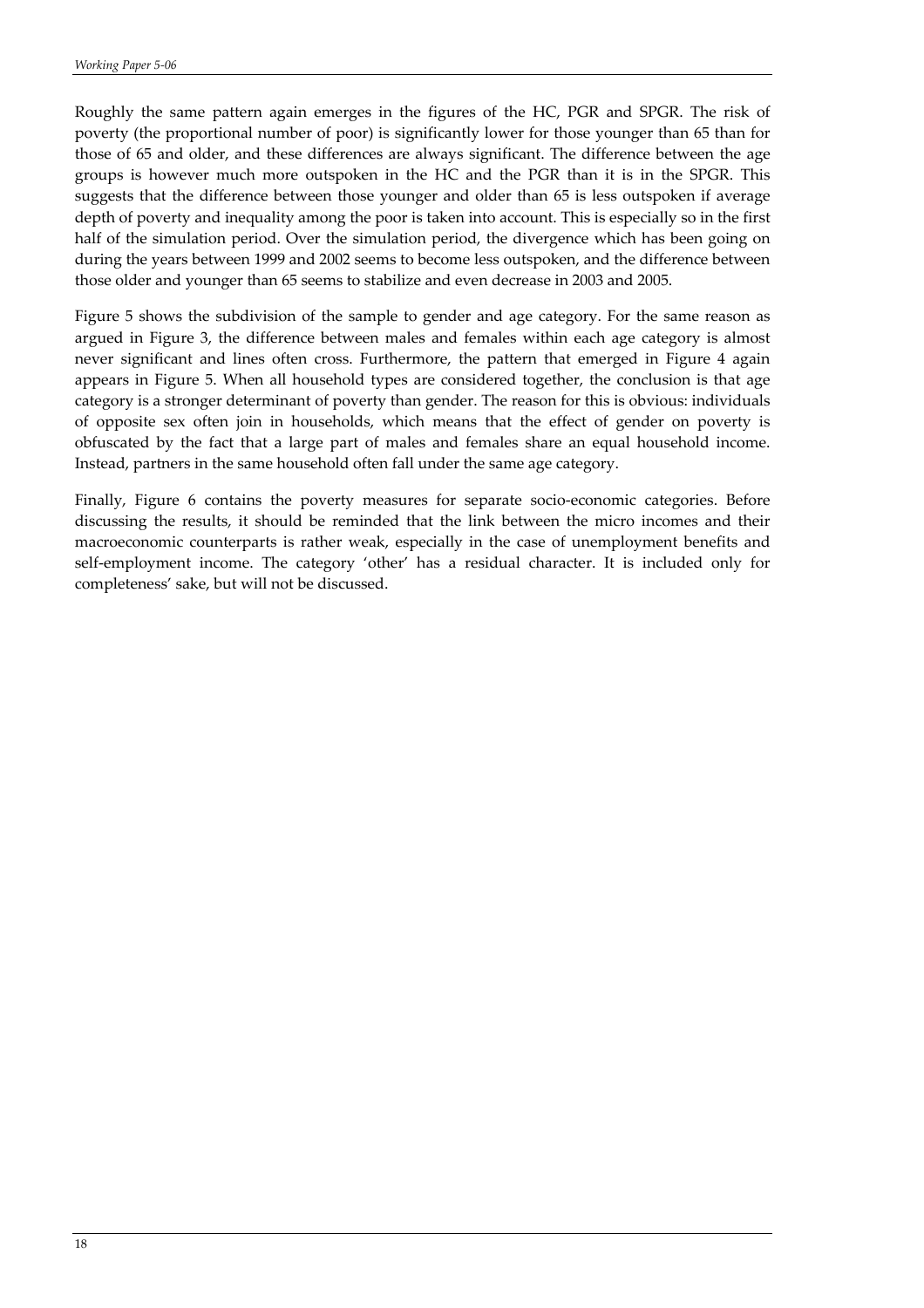

**Figure 5 - Poverty by gender and age category**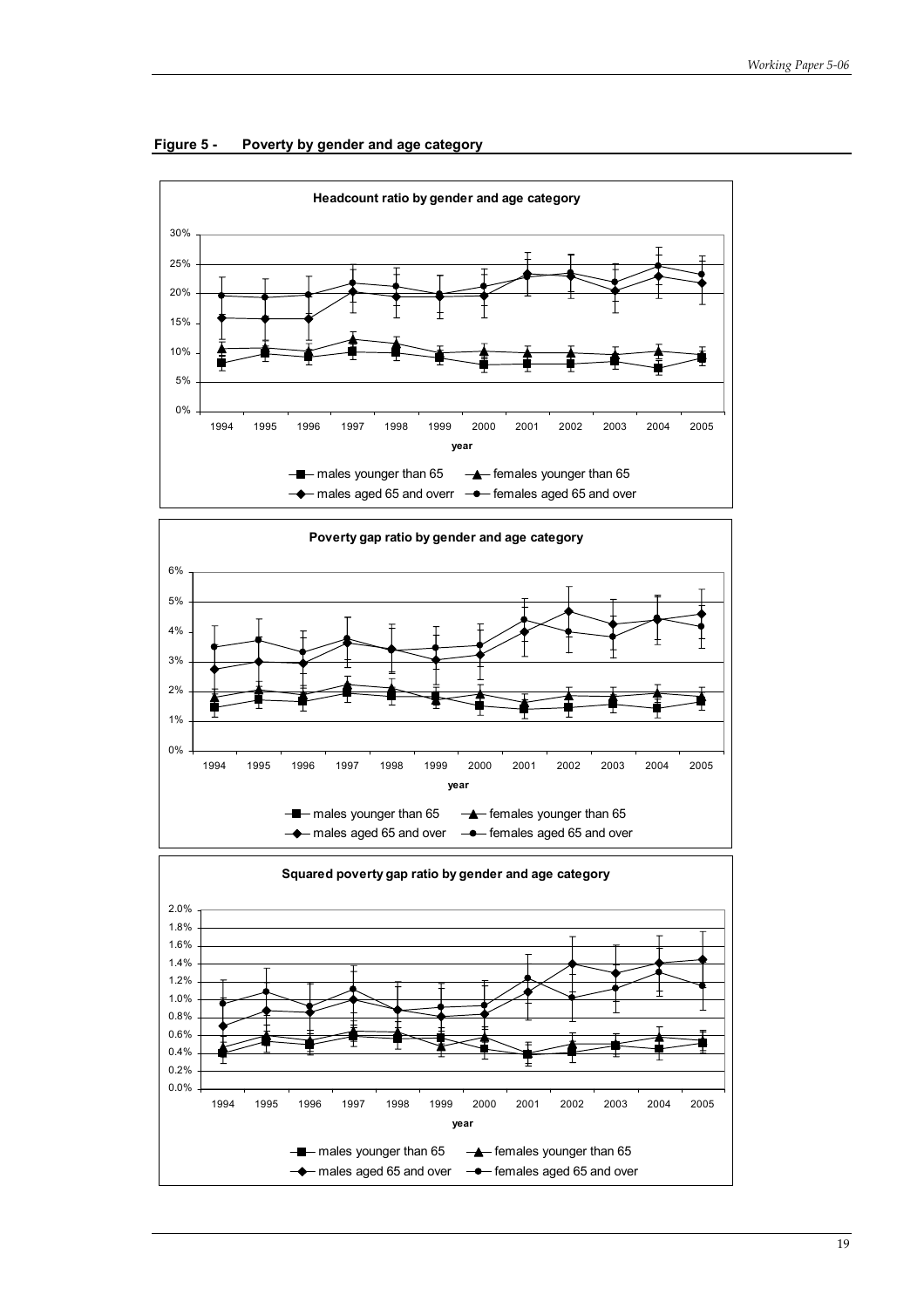

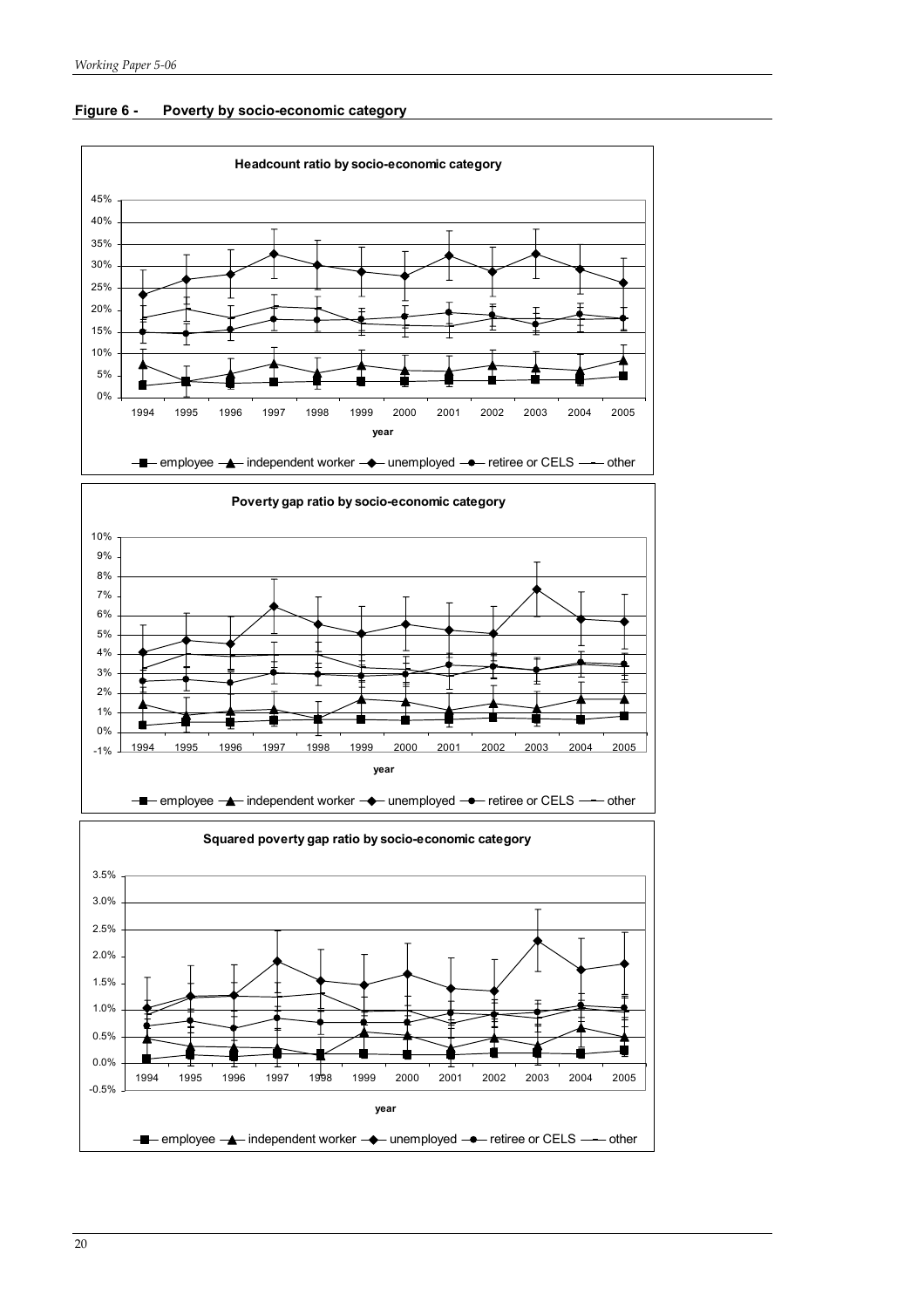Figure 6 shows that employees run the lowest risk of poverty, with a headcount ratio situated between 2 and 5 percent. The poverty risk of the independent workers is somewhat higher, but the difference is never significant. The poverty risk of retirees and CELS-beneficiaries<sup>4</sup> is third in rank. The headcount lies between 14 and 19 percent. Finally, the class that shows to have the most precarious situation, in terms of the HC but also of the (S)PGR are the unemployed. Their risk of poverty lies between 23 and 33 percent and is in almost all years statistically significant from the poverty risk of the other categories of individuals. By contrast, the boundaries of the SPGR confidence intervals of the unemployed sometimes cross with those of the retirees. This might suggest that the within-poor inequality is lower for the unemployed than for the retirees, which partially neutralizes the higher poverty risk for the former as compared to the latter. The simulation results for the years 2003-2005 show no remarkable changes to the previous years. Even for the unemployed, where a distinct decrease in the headcount seems to set in, the annual changes remain small relative to the width of the confidence intervals. Furthermore, this decrease is not reflected in the PGR and SPGR.

#### **B. Income inequality**

The main focus of this paper is on the simulation of poverty indicators. Before turning to the conclusions, however, we take a quick look at some indicators of income inequality. Figure 7 presents three indicators of income inequality. The Gini coefficient lies between 0 (perfect equality) and 1 and is sensitive to changes in the middle of the income distribution. The mean log deviation (MLD) is more sensitive to changes in the lower part of the income distribution and the percentile ratio (P90/P10) is sensitive to changes in the extremes of the income distribution.

As could be expected from the results in Figure 2, the actual income inequality is somewhat overestimated, and the MLD suggest that the simulation error is mainly in the lower end of the income distribution. However, these simulation errors seem to be limited. The three indicators of inequality in Figure 7 show a continuous decrease in income inequality, only being interrupted by an increase between 1996 and 1997 and between 2001 and 2002.

<sup>1</sup> 4 Conventional Early Leavers' Scheme ('Prépension') essentially is an unemployment scheme for older workers. It consists of an unemployment benefit with an additional benefit which is a function of the difference between the unemployment benefit and the last net wage before unemployment. Though it technically is an unemployment scheme, it is generally considered an early retirement scheme.and this is why it is classified as such.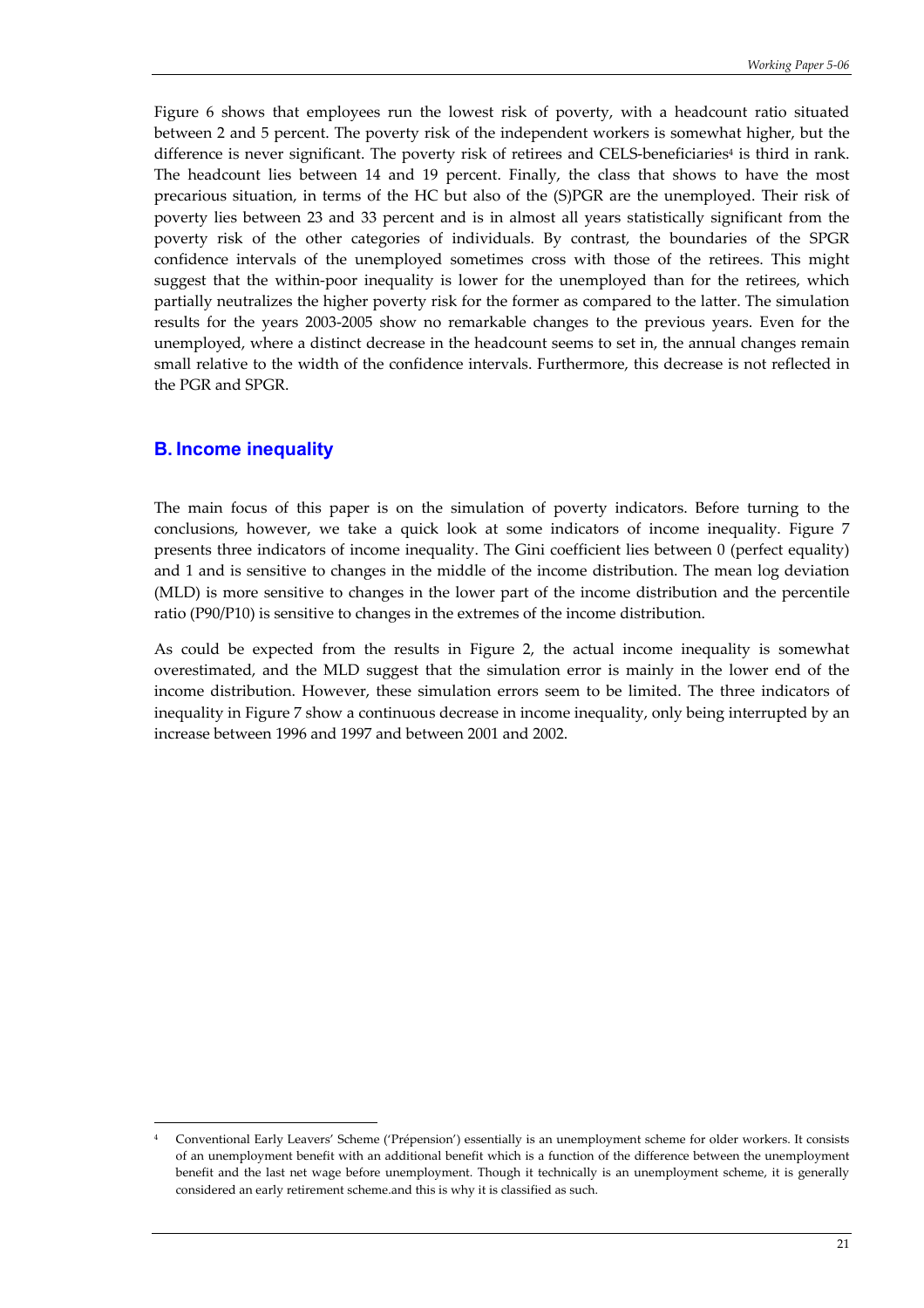

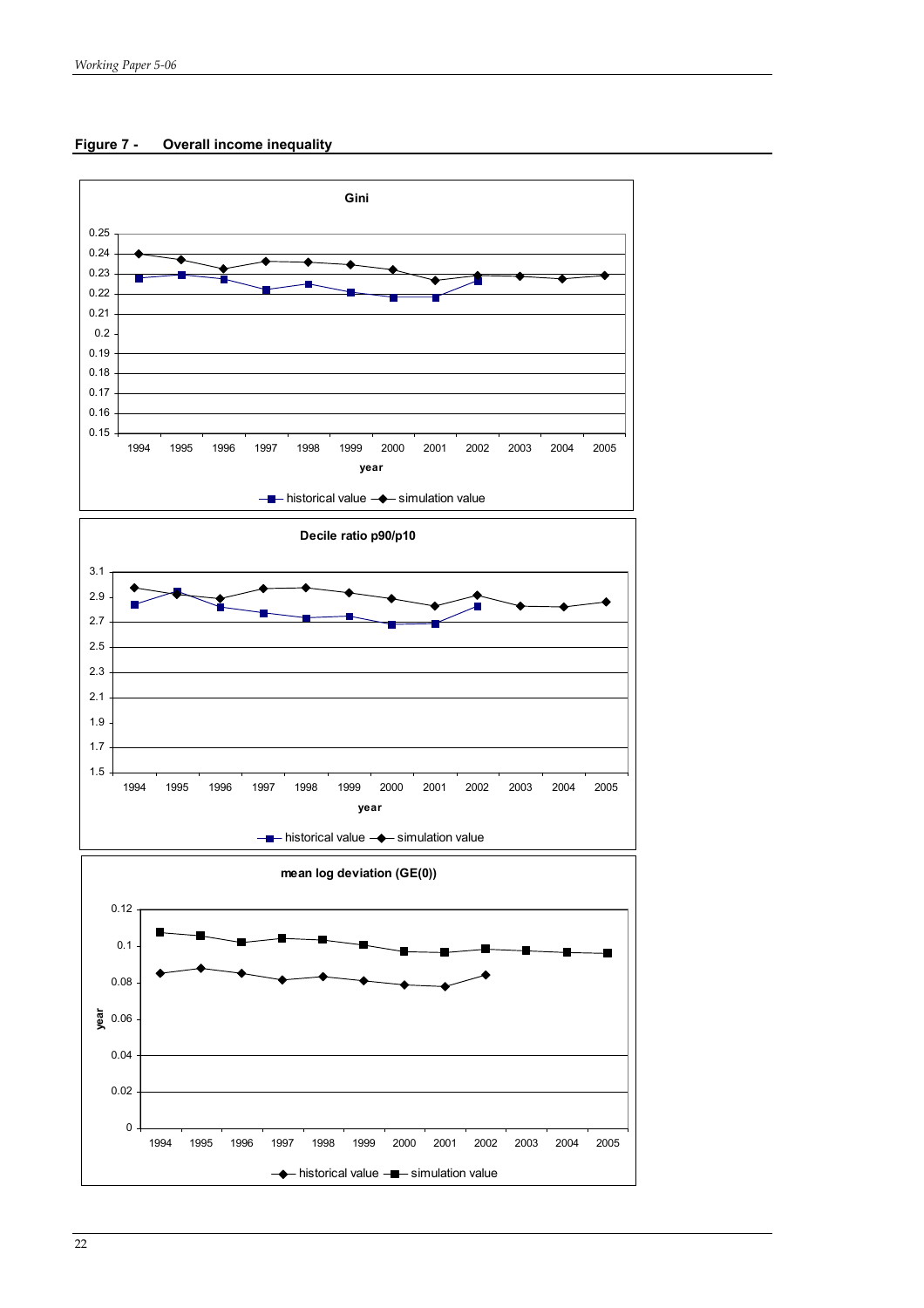#### **VI. Conclusions**

In this paper a simple static microsimulation model with static ageing is presented. Unlike other models of its kind, it explicitly allows individuals to occupy several labour market states and to combine the associated income sources. This possibility seems more realistic than the usual assumption of mutually exclusive states, especially if household income is used to measure financial well-being. Given that the socioeconomic 'state' of a household is hard to define and, consequently, hard to link to the evolution of sociodemographic and macroeconomic variables, we have specified the link between individual income (defined in equivalence terms) and the macroeconomic environment directly. This was achieved by estimating a fixed effects panel regression model with macroeconomic averages for the main income sources as explanatory variables.

The model, estimated with the Belgian PSBH data set over the 1994-2002 period, produces plausible results both from a statistical point of view and based on in-sample simulation of the main poverty indicators. Its main purpose is to make short-term projections of poverty and inequality indicators, based on the evolution of the macroeconomic income variables. In order to obtain simulated incomes that match the distributional properties of the observations as closely as possible, we have drawn the random disturbances from the empirical (estimated) error distribution, using a kernel density estimator. The results, generated for the 2003-2005 period, confirm the ability of the model to produce sensible short-term poverty indicators.

While it is encouraging that a relatively simple model of individual equivalent income can be used to project poverty and inequality measures, a few limitations should be kept in mind. First, the fact that subjects are assumed to remain in their end-of-period states limits the use of the model to short-term projections. Indeed, labour market positions and sociodemographic characteristics can be assumed to remain constant only over short horizons. Second, the link between the observed micro incomes and the available macro variables is rather weak for some income categories, notably self-employment income and unemployment benefits. Two main factors may provide an explanation for this problem. One reason is probably that these incomes are often supplementary to the main source of family income, and, in the case of unemployment benefits, transitory in nature. A second is that the macroeconomic variables are probably too general to capture the evolution of the specific income sources of the households. A pension, for example, can be received from one of the three main pensions schemes (employees, self-employed, civil servants), which differ substantially from each other in terms of the average amounts and their evolution over time. Unfortunately, the available household income data do not allow to differentiate between the schemes. Consequently, the corresponding macro variable, the overall average per capita pension, is a rather crude measure to reflect changes in any of the underlying components. As a result, it is difficult to assess the impact of targeted social policy measures, aimed, for example, at alleviating the poverty of some subgroups of formerly self-employed people.

Despite its limitations, we believe the model is a useful tool to evaluate the impact of diverging evolutions of the main sources of personal income on poverty and inequality over short horizons. These divergent tendencies may be endogenous outcomes of the course of the macro economy (such as business cycles), or they may be the result of deliberate interventions by social policy makers. In the latter case, however, only the policy measures with a discernible impact on the macro averages will have a detectable influence on poverty measures simulated with the current model. Improving the sensitivity of the poverty indicators to targeted social policy interventions requires a more detailed model. One possibility, which we intend to investigate in future research, is to use individual instead of household data. We hope that the PSBH data set and its successor (the EU-SILC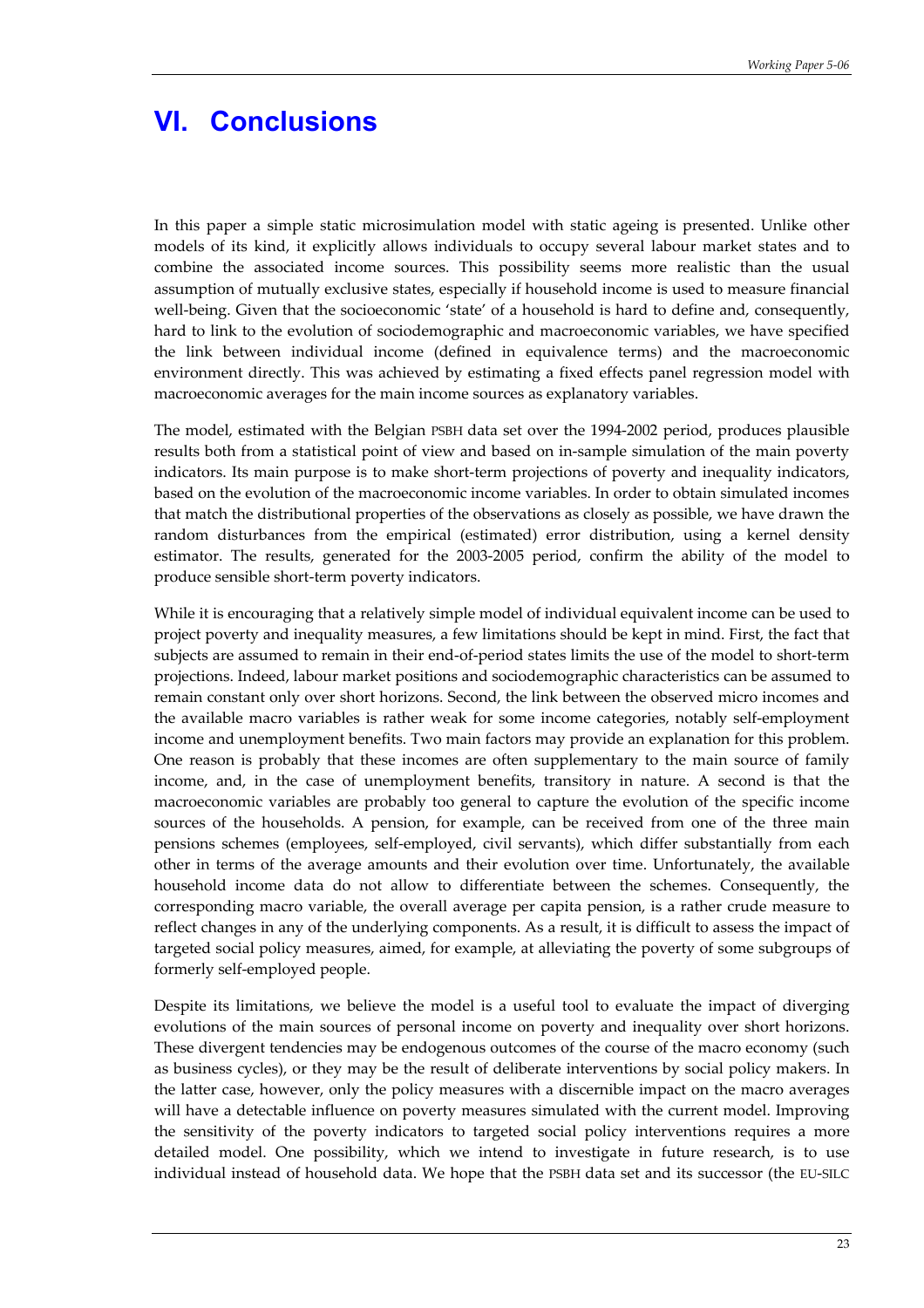survey) will prove to be sufficiently rich and reliable to achieve that goal. If so, it should be possible to identify macroeconomic income variables that reflect the diverse sources of household income better than the aggregates we used in the current model.